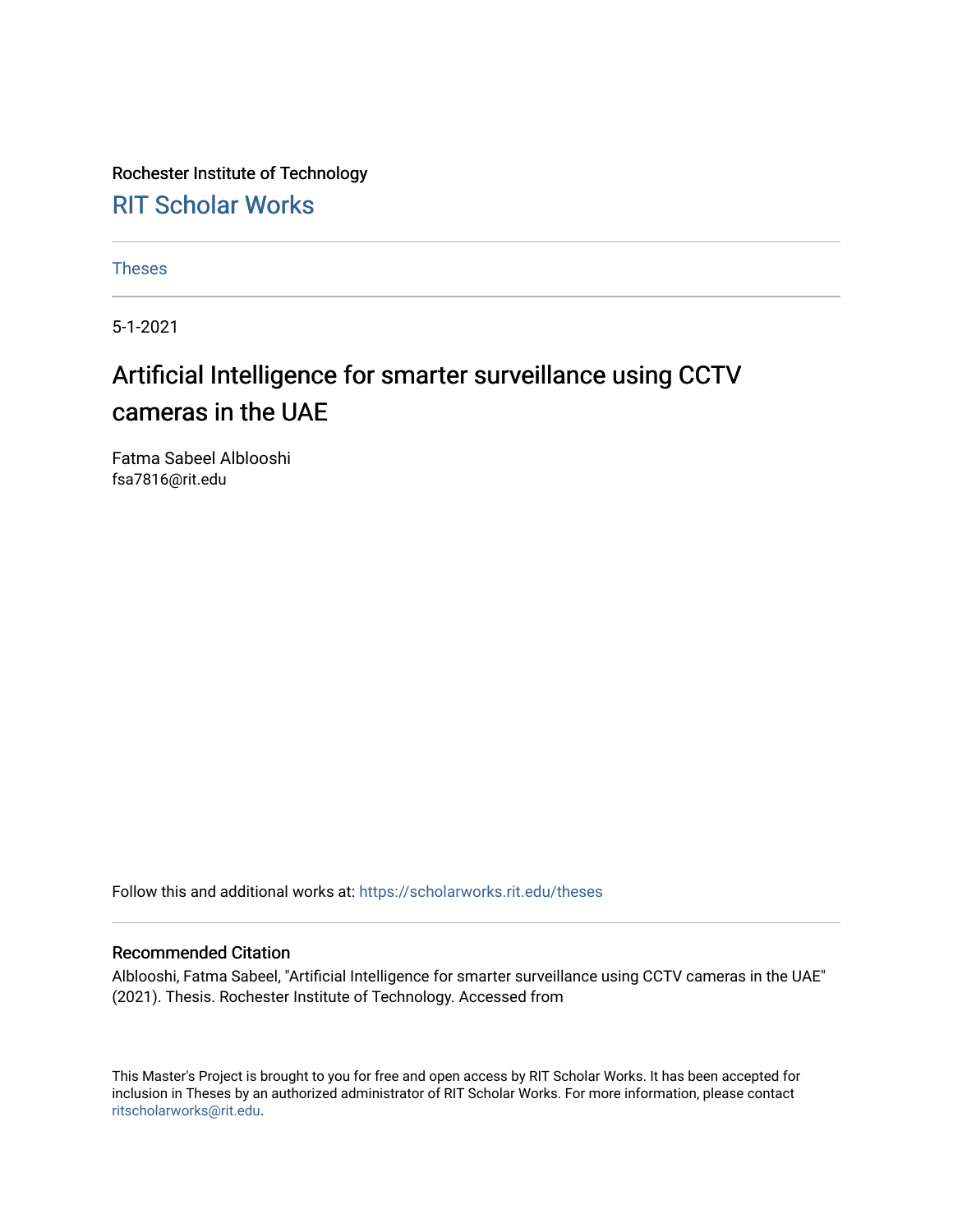# **RIT**

#### **Artificial Intelligence for smarter surveillance using CCTV cameras in the UAE**

**By**

**Fatma Sabeel Alblooshi**

**A Graduate Paper/Capstone Submitted in Partial Fulfilment of the Requirements for the**

**Degree of Master of Science in professional Studies:**

**Department of City Sciences**

**Rochester Institute of Technology**

**RIT Dubai**

**(May 1, 2021)**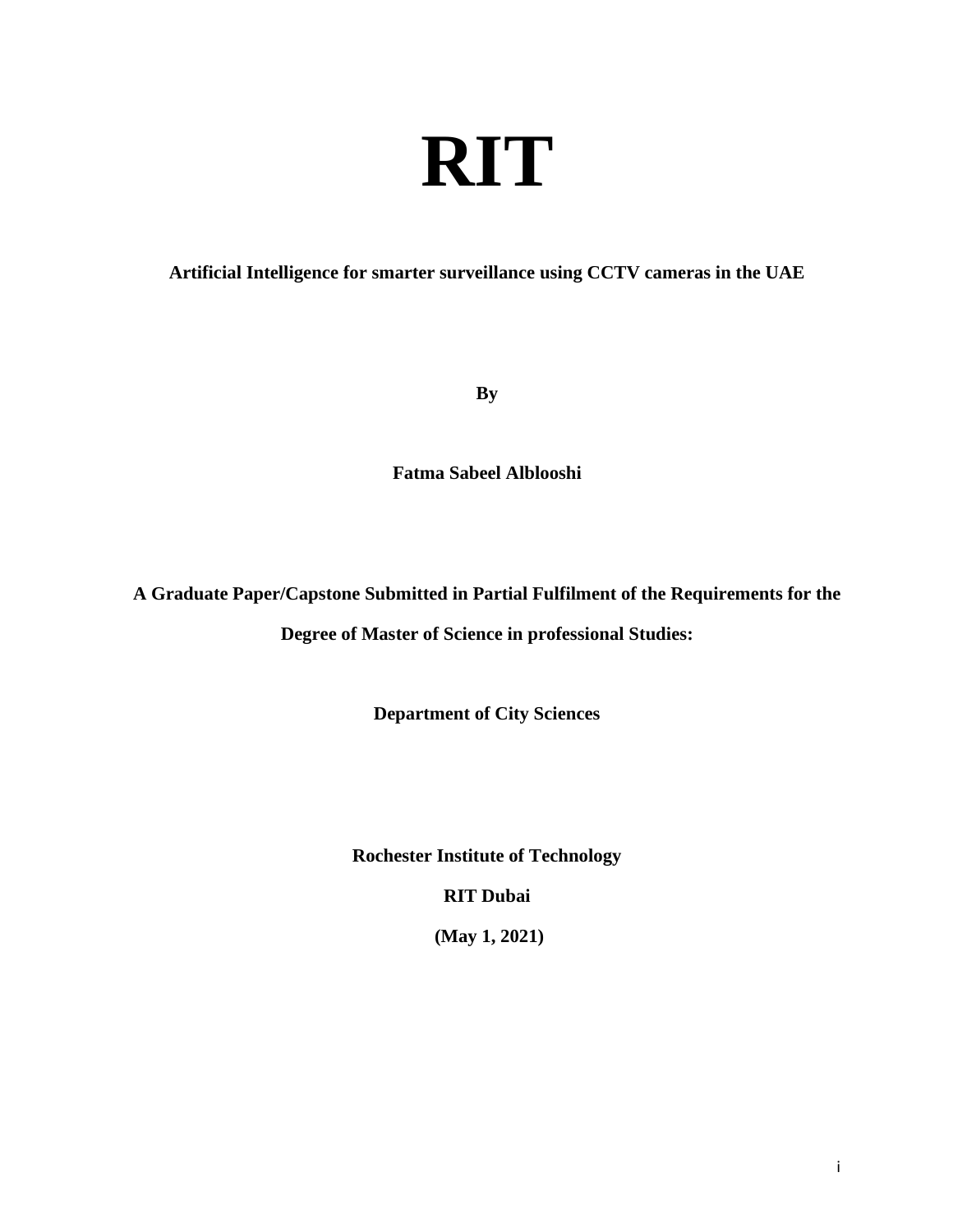# **RIT**

# **Master of Science in Professional Studies: City Sciences**

## **Graduate Capstone Approval**

**Student Name: Fatma Alblooshi** 

**Graduate Capstone Title:** Artificial Intelligence for smarter surveillance using CCTV cameras in UAE

**Graduate Capstone Committee:** 

| <b>Name:</b> | Dr. Sanjay Modak          | Date: |  |  |
|--------------|---------------------------|-------|--|--|
|              | <b>Chair of committee</b> |       |  |  |
|              |                           |       |  |  |
| Name:        | Dr. Ioannis Karamitsos    | Date: |  |  |

**Member of committee**

i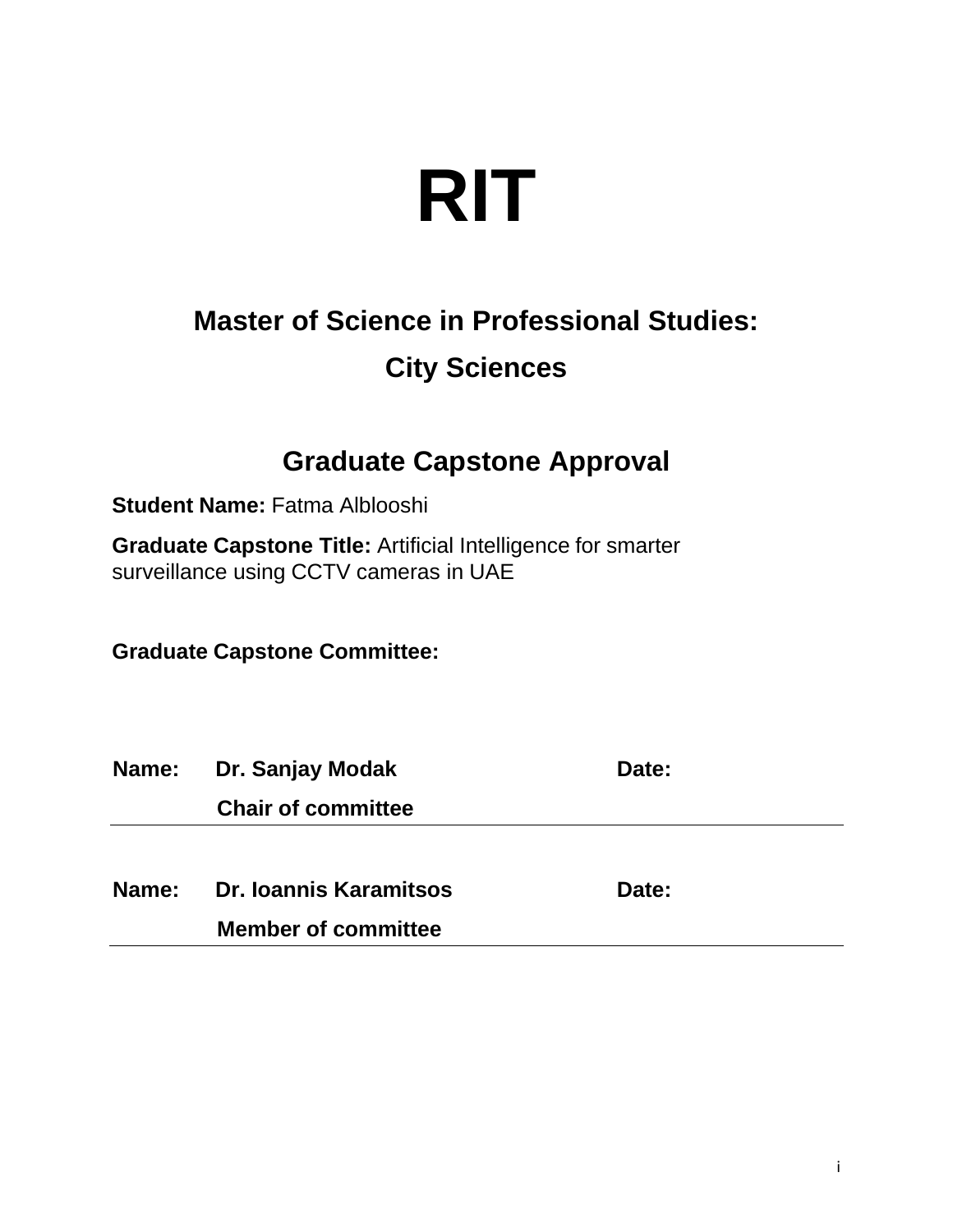## <span id="page-3-0"></span>Acknowledgments

First and foremost, I am extremely grateful to my mentor Dr Ioannis Karamitsos for his invaluable advice, continuous support, and patience during my capstone project. His immense knowledge and plentiful experience have always encouraged me in my academic research and daily life. I would also like to thank Dr. Sanjay Modak for his support on my study. Finally, I would like to express my gratitude to my friends and colleagues from work who support me with their knowledge, information, and experience that they have about artificial intelligence. Without their support, it would be impossible for me to complete my study.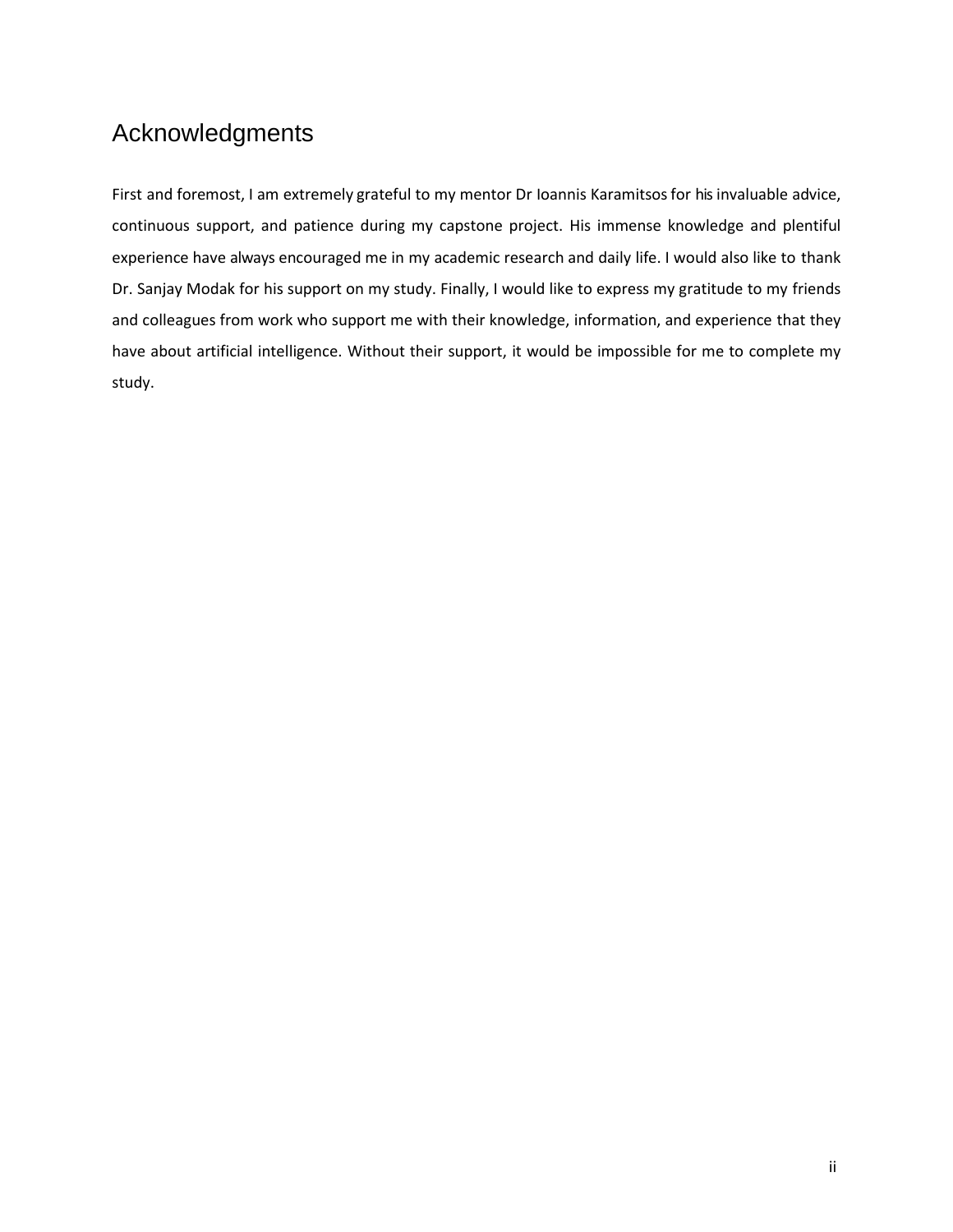## <span id="page-4-0"></span>Abstract

Nowadays there are many technologies being developed worldwide, and people should keep abreast of new technologies and developments. In addition, many companies are focusing on developing new features andtechnologies for cameras in several sectors. It's very important to have cameras in public places, schools or hospitals. For instance, in these public places they need to install cameras that recognize image processing, avoiding recording people's information and data, when the crime happened, or for safety purposes. On the other hand, CCTV cameras pose risks since we don't know who is monitoring the screen, and this sensitive footage can be shared with others. Normal cameras can face issues in storing videos who monitor the screen, and it's easy to share information. Also in the street, the camera should read the details of the cars. These cameras should not only be placed in public areas such as schools and hospitals, but it's also very important to have it at home.

Furthermore, with Artificial Intelligence the technologies have been changed, and human minds are changing. Nowadays AI can be used for several things, which I will separate below. It's not only for monitoring, it can be used for safety for example, or to facilitate education, even in fashion, retailers can be benefits from AI cameras.

On the other hand, people are not aware of AI cameras since they are new to the public and they're different than normal cameras because they analyze the video without human intervention somehow.

Instead, the challenges that the project will address are how many sectors can benefit from using artificial intelligence cameras, as well as the benefits of using them in public areas. This project will address the issues and how the UAE can benefit from applying AI cameras properly.

Moreover, a set of questions will be answered by different people to know their opinions. After that,the solution will be shown at the end and how other countries implemented AI cameras in their sectors.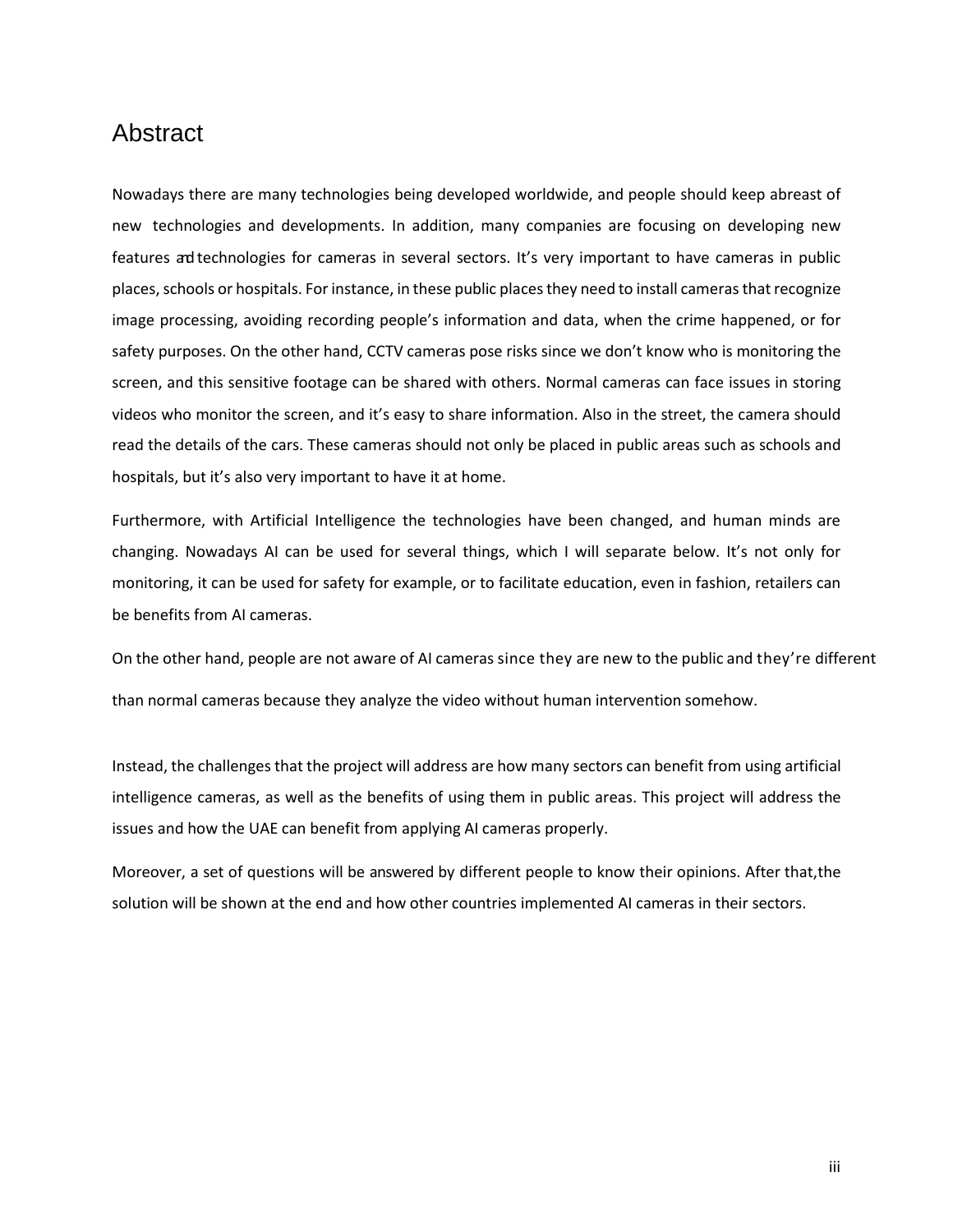## Table of Contents

| 1.1 |  |  |  |  |
|-----|--|--|--|--|
| 1.2 |  |  |  |  |
| 1.3 |  |  |  |  |
| 1.4 |  |  |  |  |
| 1.5 |  |  |  |  |
|     |  |  |  |  |
|     |  |  |  |  |
| 3.1 |  |  |  |  |
| 3.2 |  |  |  |  |
| 3.3 |  |  |  |  |
| 3.4 |  |  |  |  |
|     |  |  |  |  |
| 4.1 |  |  |  |  |
| 4.2 |  |  |  |  |
|     |  |  |  |  |
| 5.1 |  |  |  |  |
| 5.2 |  |  |  |  |
| 5.3 |  |  |  |  |
| 5.4 |  |  |  |  |
|     |  |  |  |  |
|     |  |  |  |  |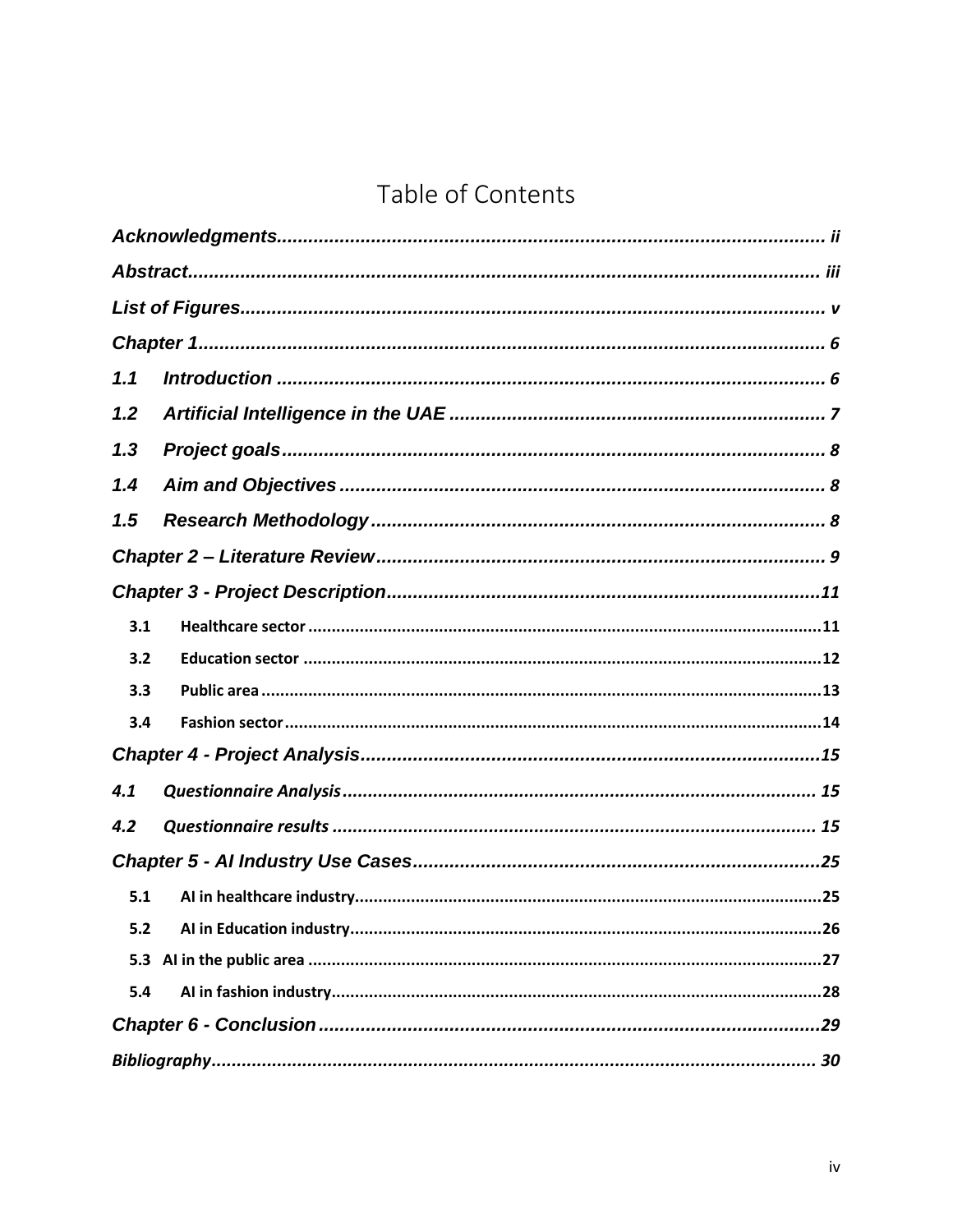# <span id="page-6-0"></span>List of Figures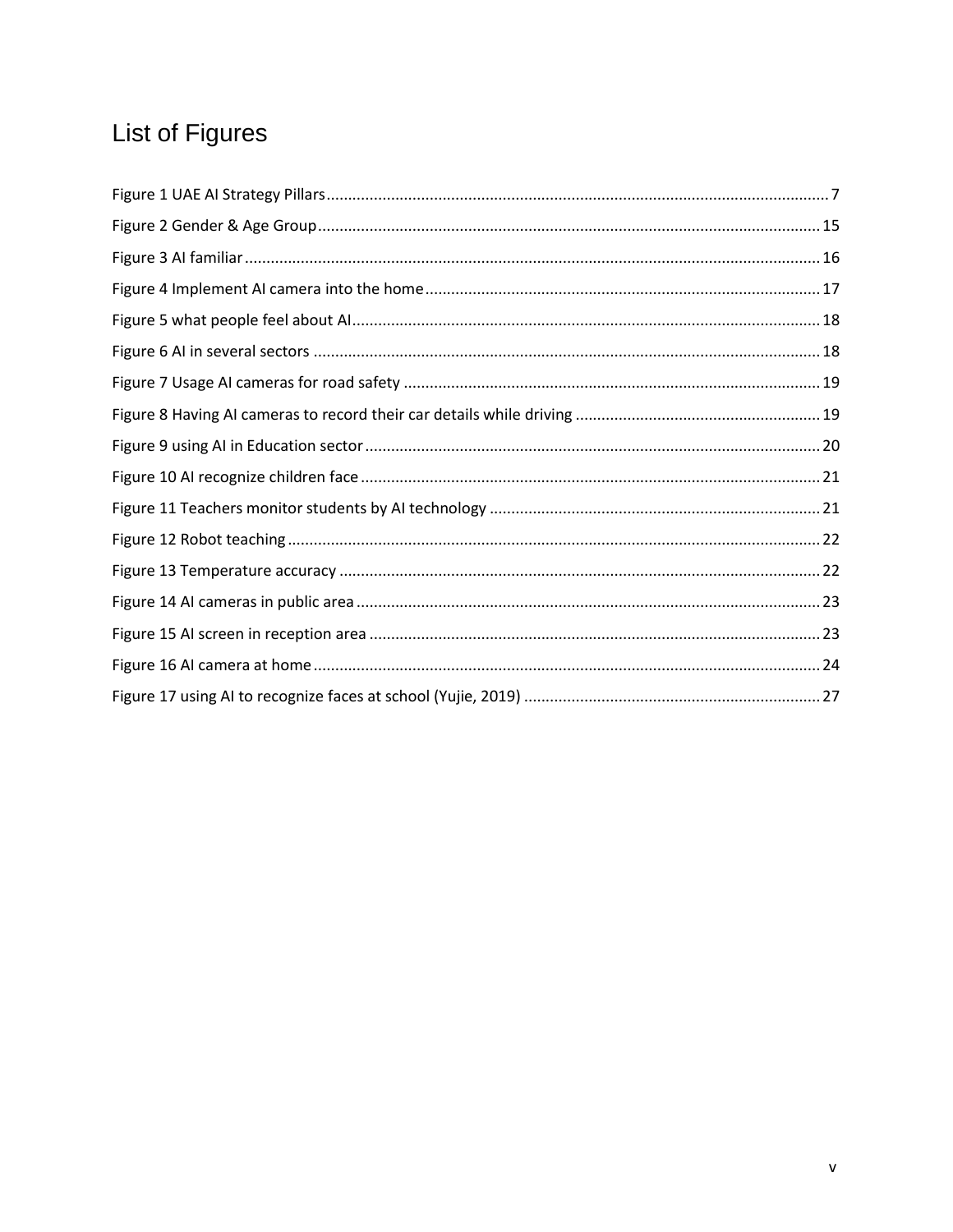# Chapter 1

## <span id="page-7-1"></span><span id="page-7-0"></span>1.1 Introduction

The market has been flooded with different types of cameras in recent years, and technology continues to progress faster than ever. Several problems may arise with CCTV cameras, they are vulnerable to attacks and someone may easily gain unauthorized access to a camera by guessing the password until they can hack into the system (LI, 2018). However, it's very important to install cameras in public places, hospitals, and schools for safety purposes. For instance, in these areas mentioned above, cameras that recognize human's details should be installed, not to record people's information and data but to have proof when the crime happened or for safety purpose. The downside of CCTV cameras is that we don't know who is monitoring the screen, and the data captured may be shared with others without consent.

For example, the cameras that are installed in the street have to read vehicle details. Cameras should not only be installed in public areas; it's also quite beneficial to have them at home. On the other hand, even though there continue to be technical advancements, the UAE still does not use artificial intelligence in several sections.

Therefore, the solution will be to move from using normal cameras to install artificial intelligence cameras in hospitals, public areas, streets,and schools. Artificial intelligence duplicates human intelligence handled by machines; it is a system that can solve complex issues in severalsituations without human intervention (Datatilsynet, 2018).

The benefits of having AI cameras are saving time due to their advanced performance, analyzing data, the ability to read human faces or read car details, and it promotes safety and security. It's very important to have AI in our lives, due to their advantages. For example: having fewer errors, and being able to expect what a user will type, search, do and ask. As well as the advantage of organizing and managing records in a more efficient way. AI thinks logically and makes decisions that include less mistakes and it works 24 hours straight (Paterson, 2017).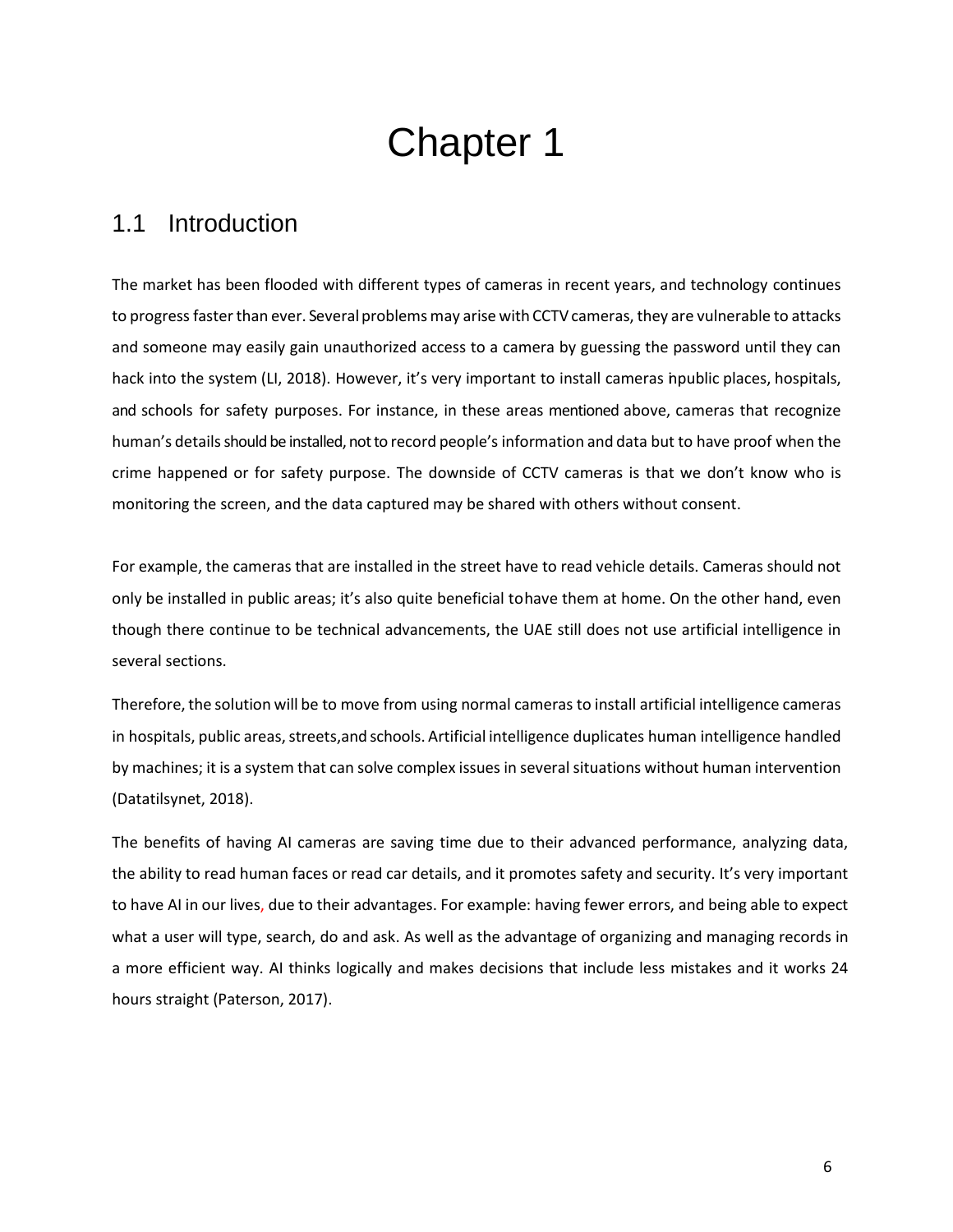## <span id="page-8-0"></span>1.2 Artificial Intelligence in UAE

In the UAE, they proposed a new artificial intelligence strategy in October 2017, and their goal isto achieve all strategies and objectives by 2071. Additionally, the AI vision in the UAE is "to boost government performance and the rate of accomplishing achievements". The UAE AI Strategy focus on several sectors, such as; transportation, education, health, renewable energy, traffic, water, technology, environment, and space. Figure 1, shows more details about the UAE AI strategy pillars - Domains. (UAE, 2021)



<span id="page-8-1"></span>**Figure 1 UAE AI Strategy Pillars**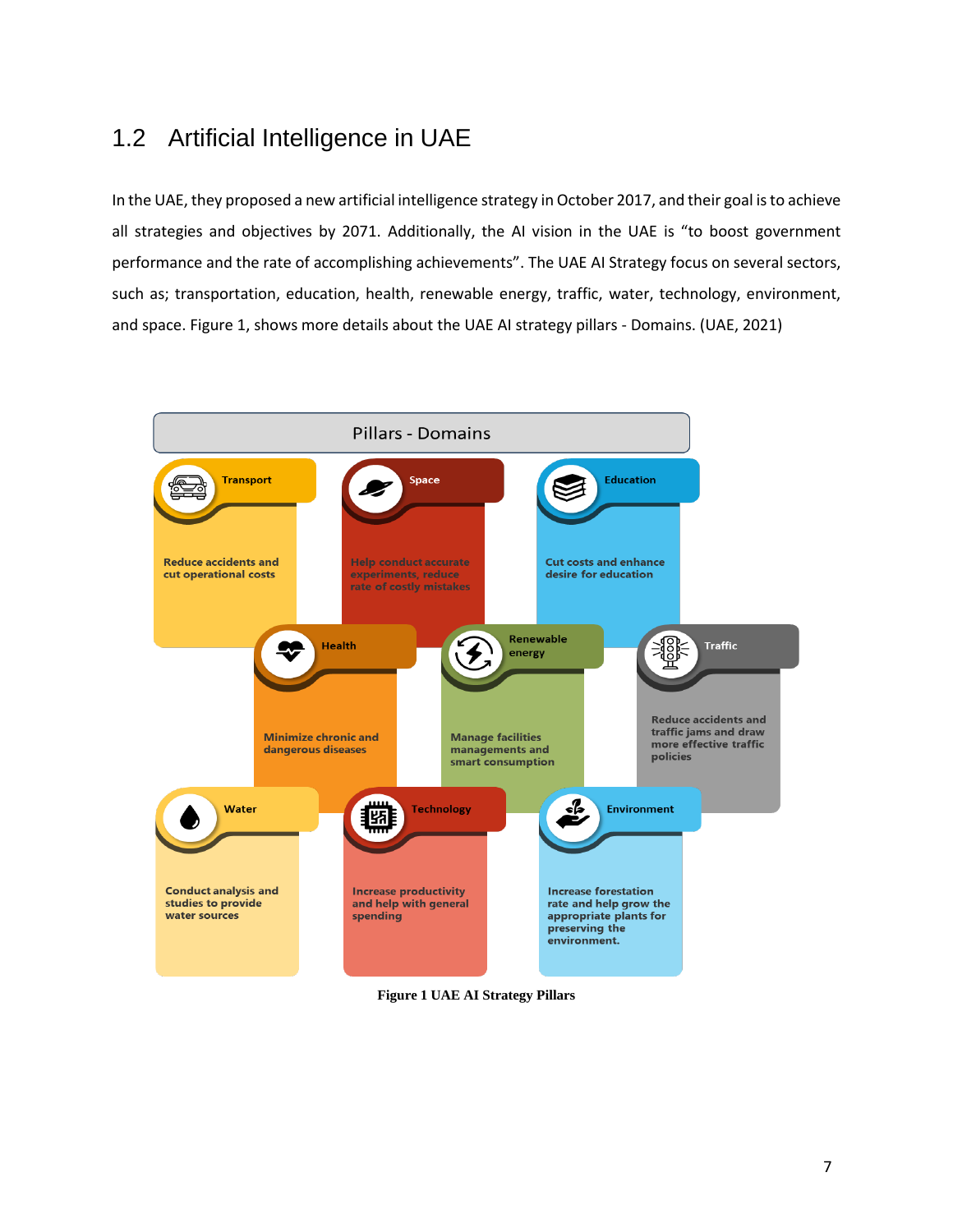## <span id="page-9-0"></span>1.3 Project goals

The purpose of this project is to enhance the importance of avoiding using normal cameras and keeping up with new technologies such as artificial intelligence cameras, which can be used in public areas, home, streets, and several sectors such as hospitals and education for safety and security. This will make others' life easier. Furthermore, I will display many issues that transpire in several areas, and how they can be solved by using artificial intelligence cameras.

## <span id="page-9-1"></span>1.4 Aim and Objectives

- To provide the best solution in using AI cameras in several sectors such as healthcare, education,public areas and fashion.
- Let the people know more about AI cameras and the benefits of using this technology.

## <span id="page-9-2"></span>1.5 Research Methodology

There are two types of method to conduct research and collect data, namely qualitative and quantitative. The meaning of qualitative is to recognize human behavior by asking several questions and getting some information related to the topic we need. the methods used to collect this type of data are through observations, case studies and interviews. Furthermore, data can be collected from video, audio, and photos for the purpose of reporting information and understanding social reality and people's feelings. (Saul McLeod, 2019).

Instead, quantitative data is expressed in the form of graphs and numbers, such as surveys to determine the real data from selected people, as well as to know the percentages, cons and pros of such topics. (Streefkerk, n.d.) (Saul McLeod, 2019). To gather all the information needed I asked people several questionsto know their opinions, which I used as qualitative research. First of all, I collected data by sharing a Google formslink online and I sent it to a diverse number of people. I used the Likert scale measurement to find out the degree to which one would be likely to agree or disagree with a question. Besides, I asked some closed-ended questions. These types of data help me understand people's opinions on the subject of artificial intelligence.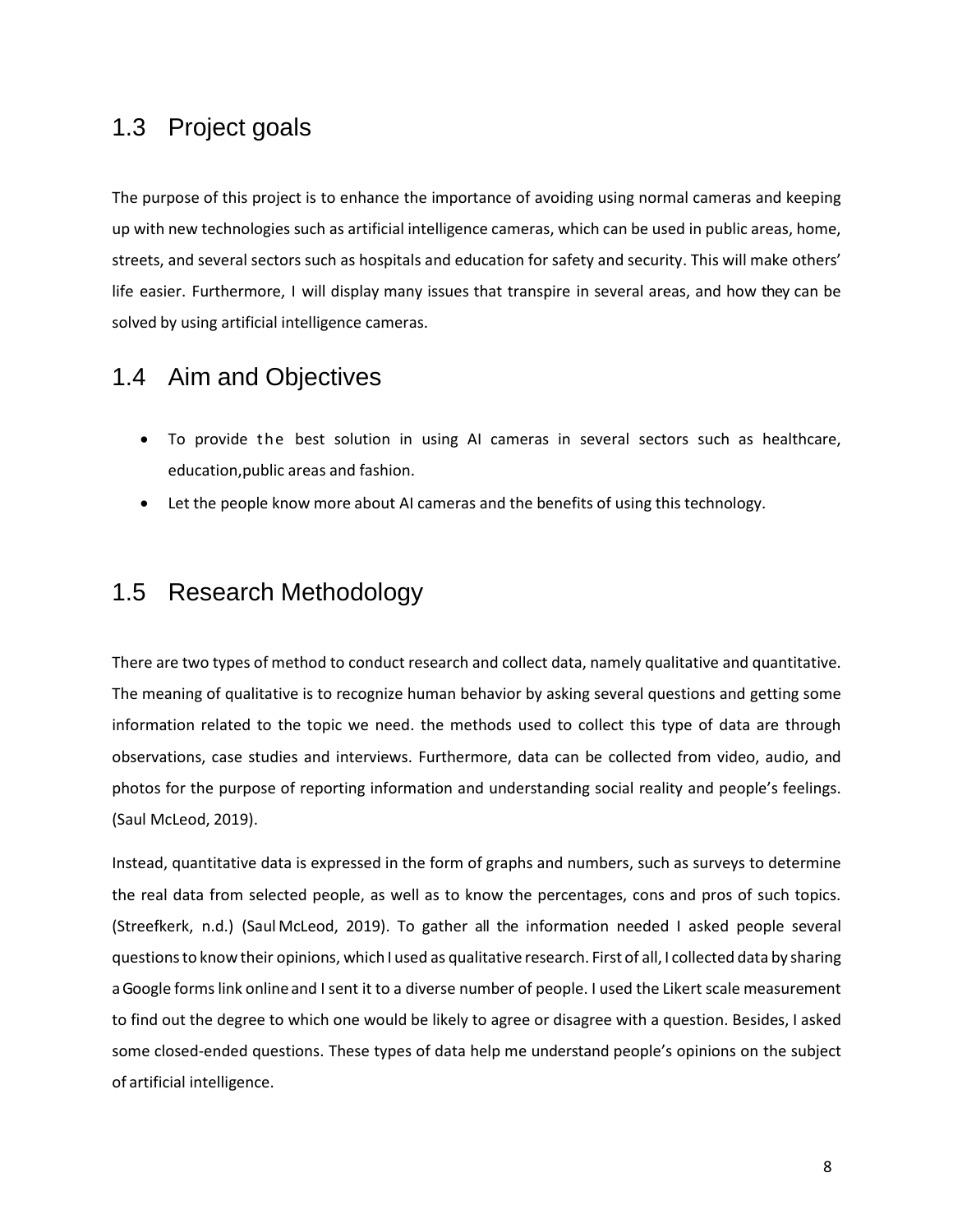# Chapter 2 – Literature Review

<span id="page-10-0"></span>Nowadays, we can see cameras everywhere, and people feel safe when they see cameras around them, especially in public areas, hospitals, schools and other places. Instead, maybe they would not feel safe if they were used for treatment in the hospitals, as an example. As far as ordinary cameras are concerned, there are around 2 million security guards in the world monitoring live video to ensure safety. In addition, these companies spent a lot of money of around billions of dollars and spent many hours to generate, analyze, and review these videos. The goal is-to know how to use AI cameras in several sectors such as healthcare, education, public areas and fashion. Also, with the Covid-19 pandemic, they have to monitor peoplemanually in the malls and public areas to recognize who isn't wearing a mask or at school to monitor the studentsin the class or when they arrive and leave the school. In contrast, using old-fashioned cameras may pose many problems such as low quality of collected data and difficulties in analyzing said data. Normal cameras are unproductive due to the usage of this type of cameras, and it requires a lot of time and effort to finalize the videos (VINTRA.IO, 2018) (Weiru Liu). The best solution is to keep up with new technologies. The newest is the artificial intelligence camera which will reduce the number of required security guards and the time when reviewing the video. Moreover, it well analysesthe video without the need of human intervention. (VINTRA.IO, 2018)

Furthermore, AI cameras will help the police avoid problems and recognize people's faces and data. Also, AI cameras can take cars' details on the street, and people can install AI cameras in their homes for their own safety. In my opinion, this solution will help the police and security companies in the UAE due to the huge number of tourists and citizen in the UAE, especially Dubai. Using AI cameras will identify criminal behaviorin three places, such as; in traffic, bricks and mortar facilities, and the tourism sector. This will also help the employee whovolunteersto find people in public areaswho aren't wearing amask or to know their temperature. (Shouk, 2018)

On the other hand, AI cameras will help patients who are staying in the hospital as well with the latest AI technologies, especially for surgery (Daley, 2019). As well as using virtual assistance which are using in the healthcare sector that help the patient to contact with doctors easily by using AI cameras technology. (Panesar, 2019)

In the education sector, AI is the best solution to monitor students and use face recognition as a way to know who enters the school, especially if there is a stranger or any person that doesn't have permission. Instead, this technology can be used to count people as well (Wilber, 2019), China is one of the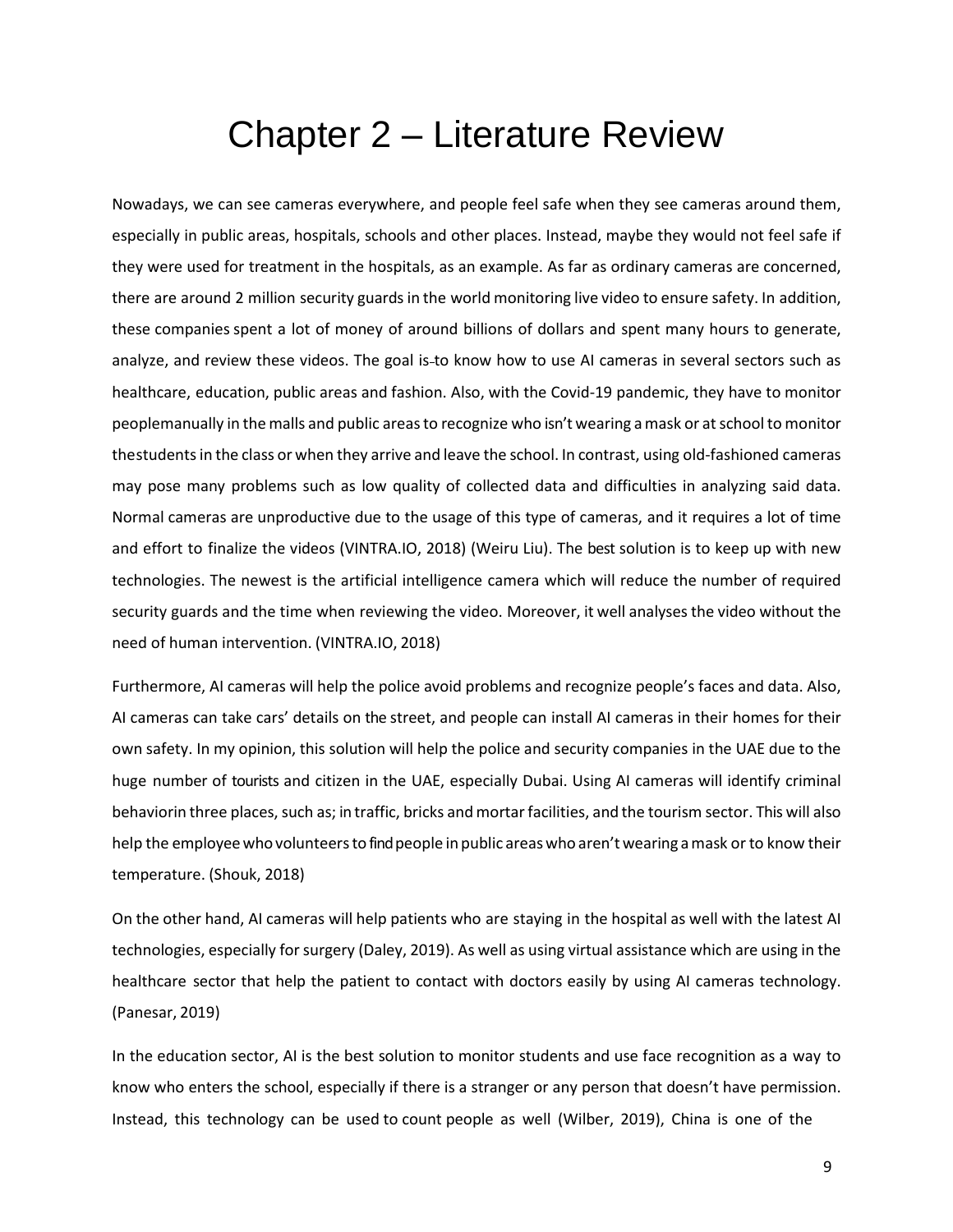countries that uses AI cameras in their schools. Along with the features stated above, they use AI technologies on exams as well and to analyze student's faces to see if they are dozing off in class, and when they enter and leave school (Yujie, 2019).

Moving to the fashion sector, which is very attractive and people need to have technologies on it as well. For instance, having AI in this sector is a must specially for women who like to dress well and look better. People need to try on clothes before buying them to know how well they look on them. In order to avoid waiting in the queue to enter the fitting room to try the clothes. the smart mirror will be the best solution because it uses AI features (Luce, 2019).

Many countries worldwide are using AI. For example, in Belarus they used video data processing and recognition software for smart city systems to solve the following problems: tracking any movement and monitoring human activities, detecting fires early, and detecting space when parking. (University, 2021). In the UK, especially in the University College London Hospital, they are using artificial intelligence to help diagnose cancer by utilizing-a new tool to capture what's inside the patient's esophagus which is-a tiny camera, called CADU. (Fleming, 2021)

To summarize, I recommend avoiding using normal cameras and to start using artificial intelligence cameras for many reasons which will be analyzed more in depth below with examples. In conclusion, the use of AI cameras will facilitate people's lives by producing new jobs, save a lot of money in severalsectors such as healthcare, and will facilitate government work. (5 Ways AI is Changing our World for the Better, 2019)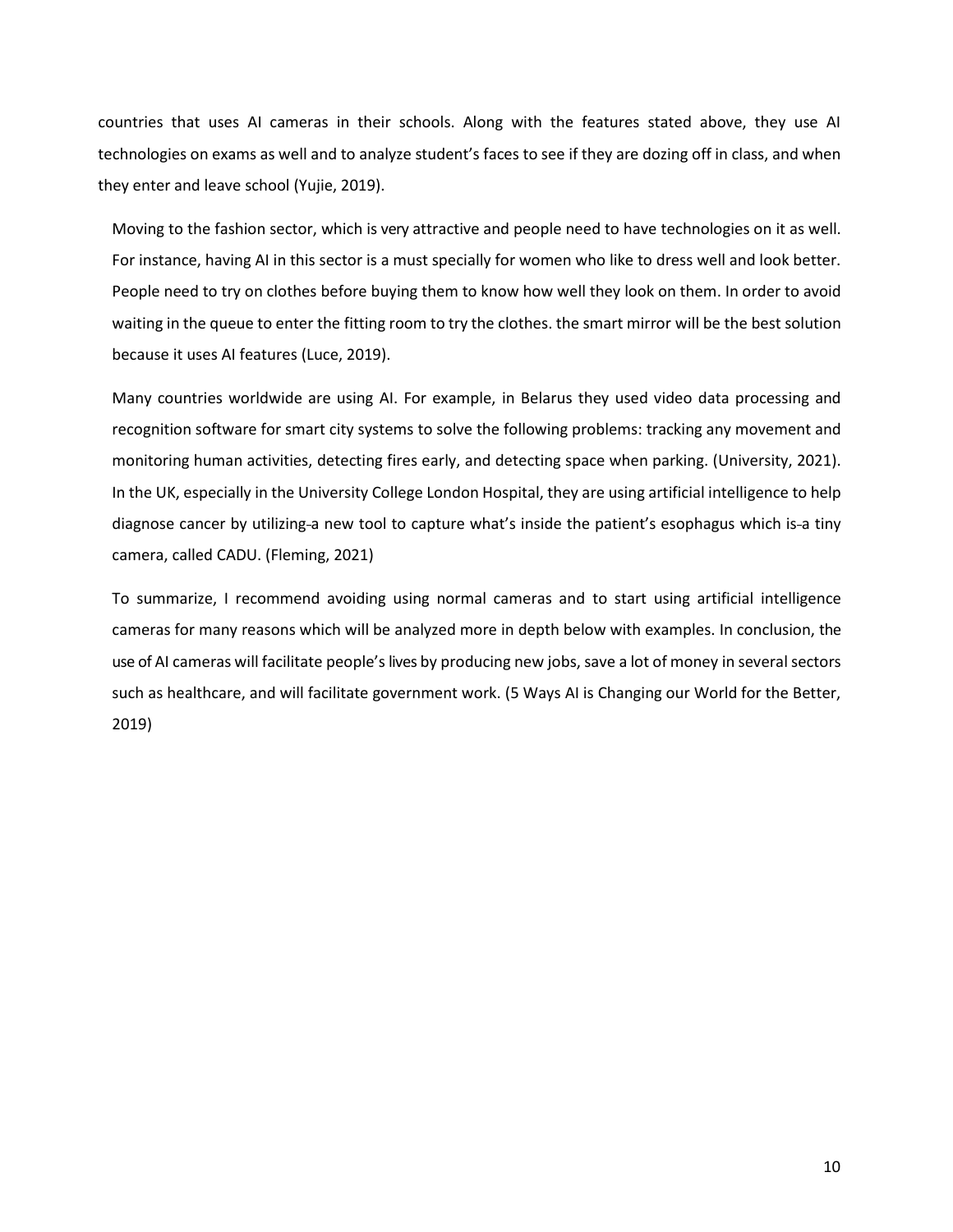# Chapter 3 - Project Description

<span id="page-12-0"></span>As stated above, there are many issues while using a normal camera. We have to consider better solutions and learn from other countries who have started applying AI technology in these sectors. In reality, in the UAE they have already started using this technology and they have several projects underway such as in the Dubai Police. However, the technology continuously develops, and people should be aware of that. Furthermore, it's very important to have cameras in public places, hospitals, schools, and other places. Below are some issues addressed in several sectors such as healthcare, education, the public area, and the fashion sector.

#### <span id="page-12-1"></span>**3.1Healthcare sector**

Several things are connected to the healthcare sector and Artificial Intelligence. Nowadays people demand more than earlier, and they expect a new technology to facilitate their lives. On the other hand, there are also many achievements in the healthcare sector, for example, in Dubai, government clinics develop a machine that sends the medicine directly to the employee while he is sitting in his office. Although there are several technologies that must be updated continuously.

The issues that we face in the UAE like taking care the elderly, where previously solved by sending a nurse to the elderly patient 's home and he/she would take care of the patient who is for example suffering from diabetes, or high blood pressure. Regardless of the disease, it will be tough for him if no one is at home with him.

Another issue that healthcare may face is performing surgeries and the number of surgeries that take place in the UAE. On the other hand, many patients trust their doctors. Due to the high number of surgeries in the UAE, sometimes they can't find an appointment with their favorite doctor, and they cannot trust others. I did a survey to gather and analyze people's opinions, and the question I asked was "In the current situation we face difficulties to travel due to the government rules. Imagine that you need to do an operation or surgery, and your doctor is from another country (USA). He recommends you to use technologies such as AI cameras and robots to do the operation or surgery from his screen in his country. Thus, do you think that you will be confident and relaxed if this happens?". The purpose of this question is to know their opinion about using new technologies and their feelings about using AI cameras. Some of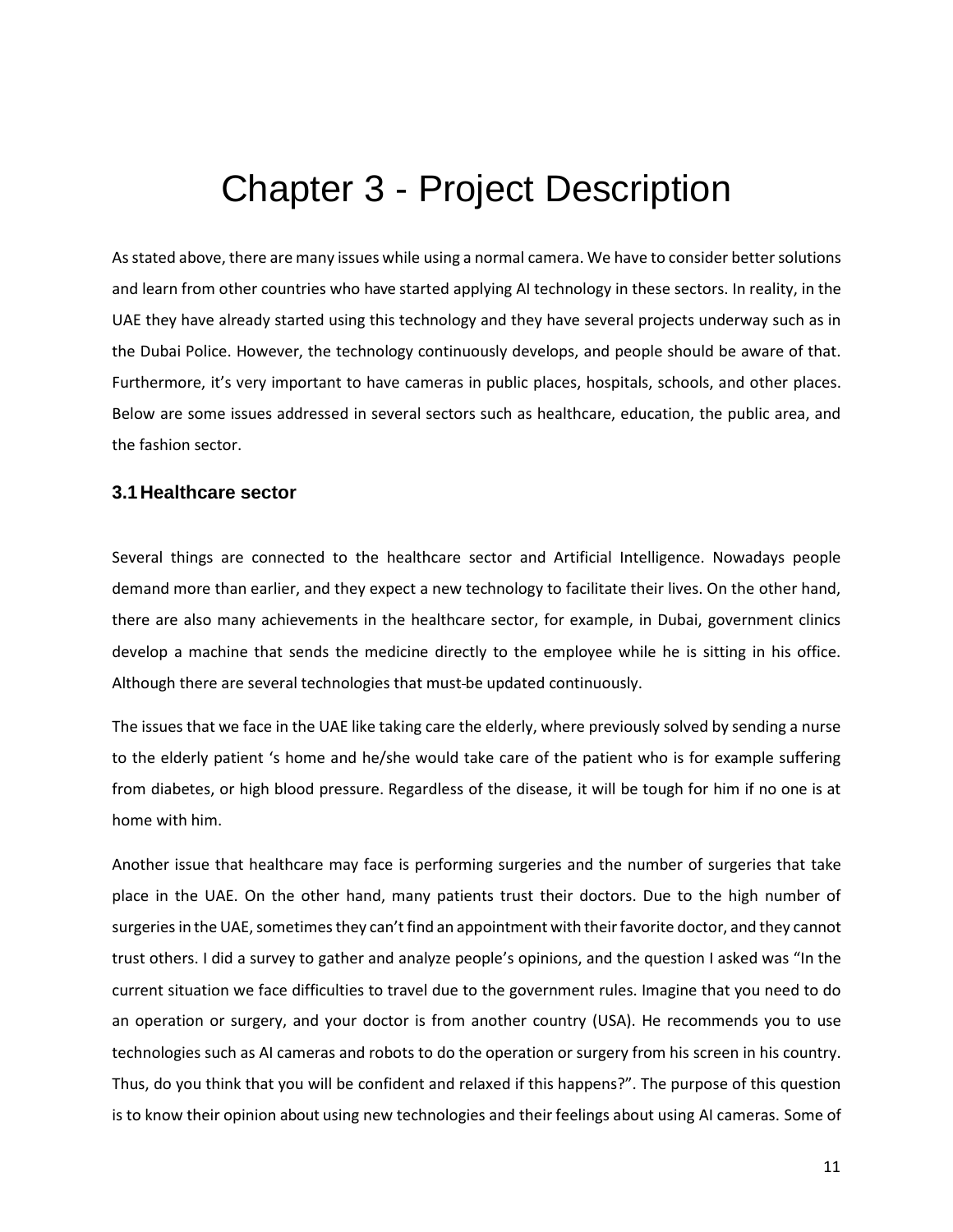them supported the idea and others were against having AI cameras without the presence of the doctor. The people who were against this idea mentioned that they trust humans more than robots and that they did not feel safe since problems could happen during the surgery such as a connection error, and because it's difficult to control it becomes scary. Additionally, some of them emphasized the fact that this is a new idea and they don't know the consequences. The patients would trust AI technology if this surgery takes place in the UAE, and they trust the doctor who has a lot of experience using AI technologies. On the other hand, some people think that the doctor's view is limited even if they have experience, because he might lack expertise in the technologies used, and it might cost the life of the patient. So, basically it is not the same when the doctor performs the surgery in the person knowing what happens around him. Instead, people don't trust technologies and they consider it a serious issue especially if it's not in human hands. One of the answers was that "I think it is a genius idea, but I will not expose myself to the risk of such a "robot hand operation" because it may malfunction at any point during the operation or errors occur. In the end, it's a machine, it can be damaged at any moment and my body will not be secure. And another point, we have heard a lot about medical errors that occur during operations when doctors that are in the hospital and the patient is in front of him. how will I protect my body when the doctor will be outside the country and will operate on me with the hand of a robot? So, the answer is absolutely no".

Generally, most of them are against using AI because they don't trust technologies and they are afraid of this new experience. The people who support having AI cameras with robots agreed because they care about their health and there was no other chance to travel. Instead, one of them agreed since the robots don't make mistakes. To summarize, they believe that human error is minimized using AI cameras and robots, and only agree to do it if such a surgery was done successfully before to avoid any technical problems.

#### <span id="page-13-0"></span>**3.2 Education sector**

The education sector in the UAE is quickly growing and developing year by year. The students in the UAE are lucky since they use the latest technologies to learn, however, all schools now use systems that allow the students to do their exams online at school and check their results online. This is due to the fact that the UAE government is a forerunner in providing the latest technologies for students and teachers. Due to Covid-19, the education sector was affected globally, and unexpectedly the government decided on utilizing distance learning for all students. The challenges of having an online exam at home are that some schools or universities forced the students to open the cameras to avoid cheating, and most of them face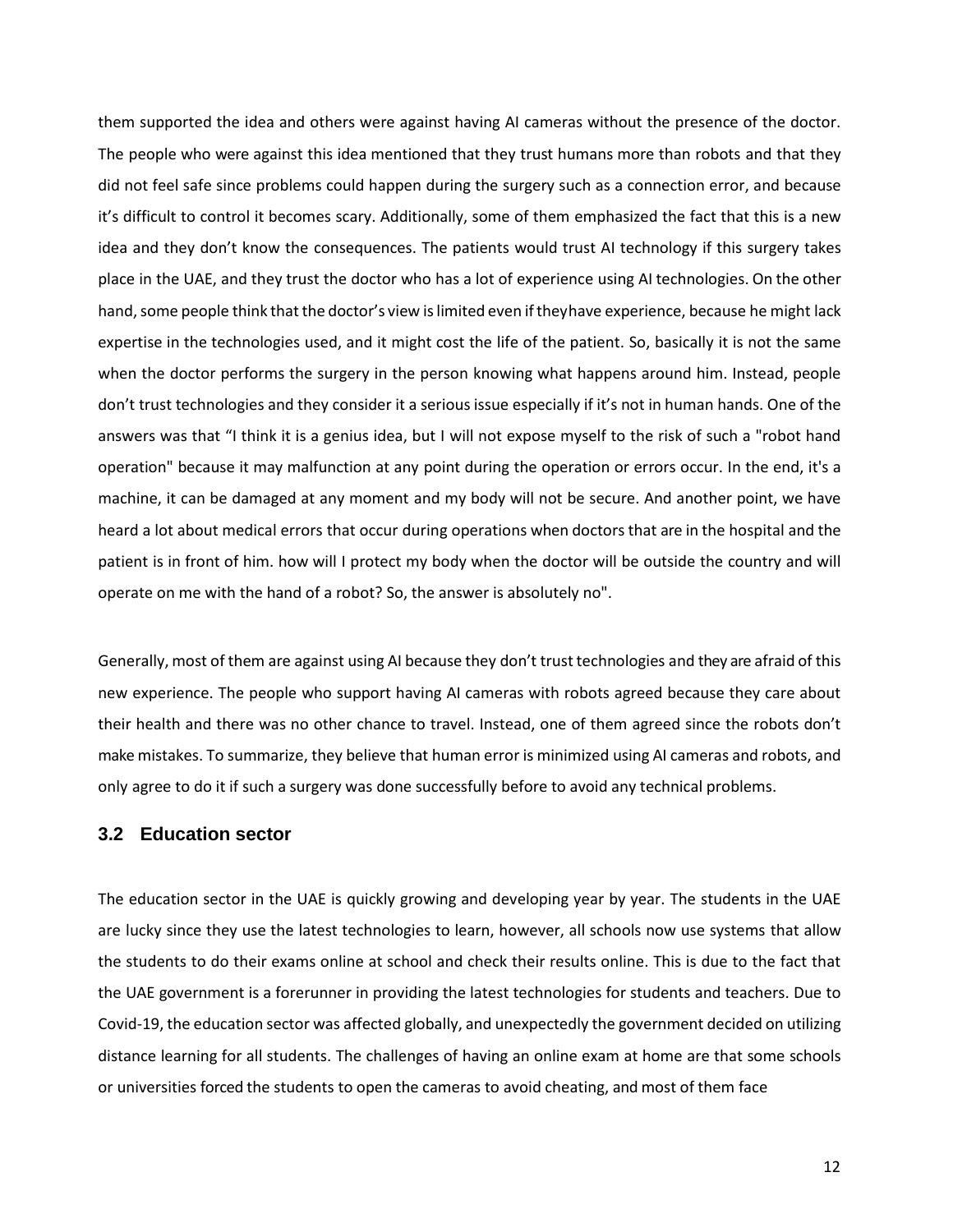difficulties while opening the camera because the camera would disconnect suddenly, they did not feel comfortable, they were nervous and stressed. In addition, children online had difficulties with the teachers. Teachers also faced difficulties monitoring many students at the same time.

Conversely, the schools are opens now, and the challenges are in how to know who enters or leaves the school, or who is wearing a mask on campus. On the other hand, UAE needs a technologythat will allow parents to know their children's behavior at school, and their activities, and it is not practical to call every time or to visit the school, it is also not practical for teachers to send the report to the parents manually by email or by phone.

#### <span id="page-14-0"></span>**3.3Public area**

Having cameras in public areas is a must, nonetheless, it is a challenge, since every year we hear of new technologies being applied in the market. Having these cameras will guide the police so that they may avoid problems and know people's data. Due to the coronavirus pandemic, everyone has to wear a mask and this is a challenge for the police because it makes it more difficult to recognize faces. This is a problem because it is very important to be able to recognize faces at work, schools, airports, and supermarkets. As well as, in the public areas. It's tough to monitor everyone at once to see who is wearing a mask and who isn't. This issue is happening here in the UAE, I visited many malls in Dubai and I saw that asingle security man stands up nearthe entrancewith the camera to check only the temperature. In addition, some volunteers will walk around the mall only to check who is wearing a mask or not, and this isn't practical.

Another problem that may arise is in the brand boutiques. Once my friend went to one of these boutiques and tried a ring, she forgot she had the ring on her hand and she left the boutique. After an hour she noticed that the ring was still on her hand, so she then went quickly back to the boutique. The salesman was shocked since nobody had noticed that the ring wasn't in the display, so this means it would be relatively easy for others to steal any gold or accessories. By the way, they have cameras but not with the latest technologies, which is an issue for them.

The best example of AI cameras was implemented at Tesco supermarket. They installed cameras at selfservice checkouts to recognize customers' faces and record their faces and data. The purpose of that is to protect customers, employees, and stock. (ENOCH, 2018)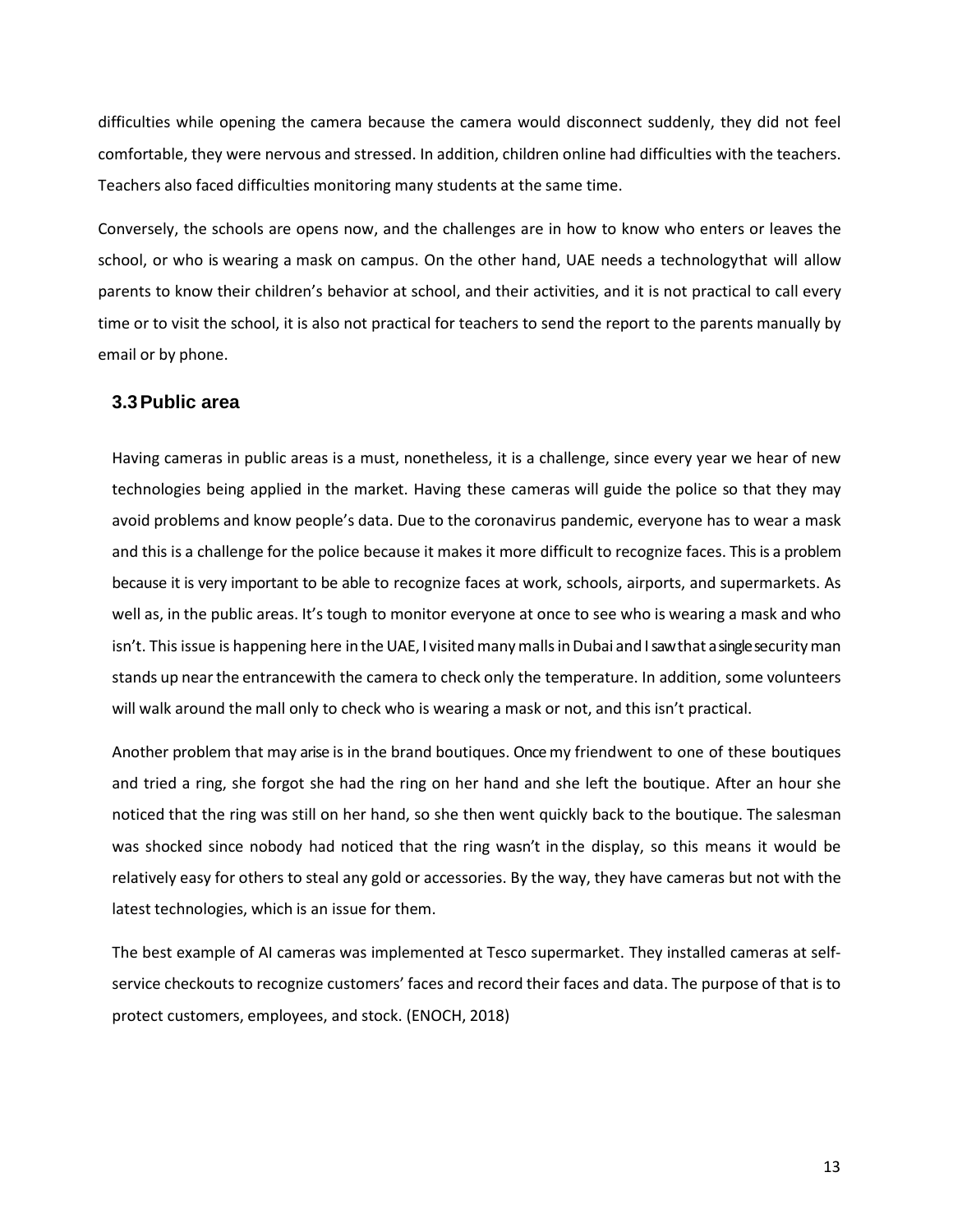Another example is Athena Security Company who are using AI cameras for security purposes in order to recognize a range of guns and deadly weapons, and spot a gun in several areas and the near vicinity(Kanchwala, 2018)

#### <span id="page-15-0"></span>**3.4Fashion sector**

Many people around the world especially women, take care of their style and elegance. The number of fashion stores here in the UAE is huge. Women spend a lot of money on their style, even though this industry does not use artificial intelligence technologies. The problem while I'm shopping, is that I face a challenge when trying on the clothes. Since I'm wearing an Abaya, I don't like to change and try on clothes everytime I go to inside a store. This is an issue for many people, especially if the place is crowded and there are not enough fitting rooms. To avoid waiting in the queue and trying the clothes in each store, using technologies is a must (Luce, 2019).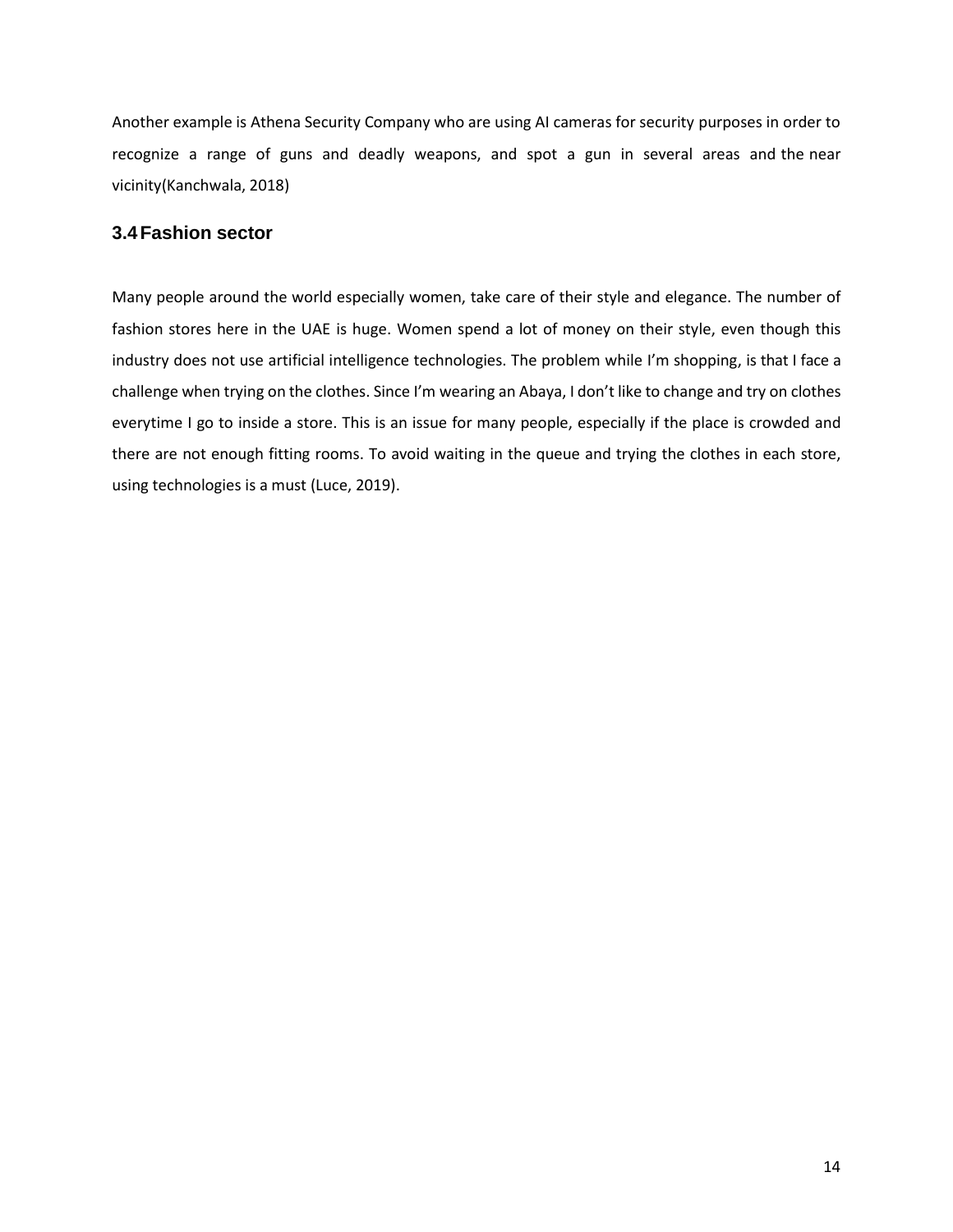# Chapter 4 - Project Analysis

### <span id="page-16-1"></span><span id="page-16-0"></span>4.1 Questionnaire Analysis

A total of 23 questionnaires were distributed among several men and women whose age is between 20 and more than 35. Only 71 responses were received, and I found most of the answers to be adequate. This represented an effective response rate. The discarded responses were from respondents who failed to meet the required quality and consistency checks used in the screening process. Therefore, although the 23 questionnaires analyzed general information and specific information, only some of the questions were used for this research study below and the others were stated in some sections of the project.

### <span id="page-16-2"></span>4.2 Questionnaire results

#### 4.2.1 : Question 1

Gender

In this research, most females answered the questions, and their ages are mostly above 30. Mainly, 94.2% of people enjoy having technology in their life. They feel that they can't live without technology. This question will become important to have technology in their cameras as well, and they will adapt if they have AI cameras in their homes.

Age group



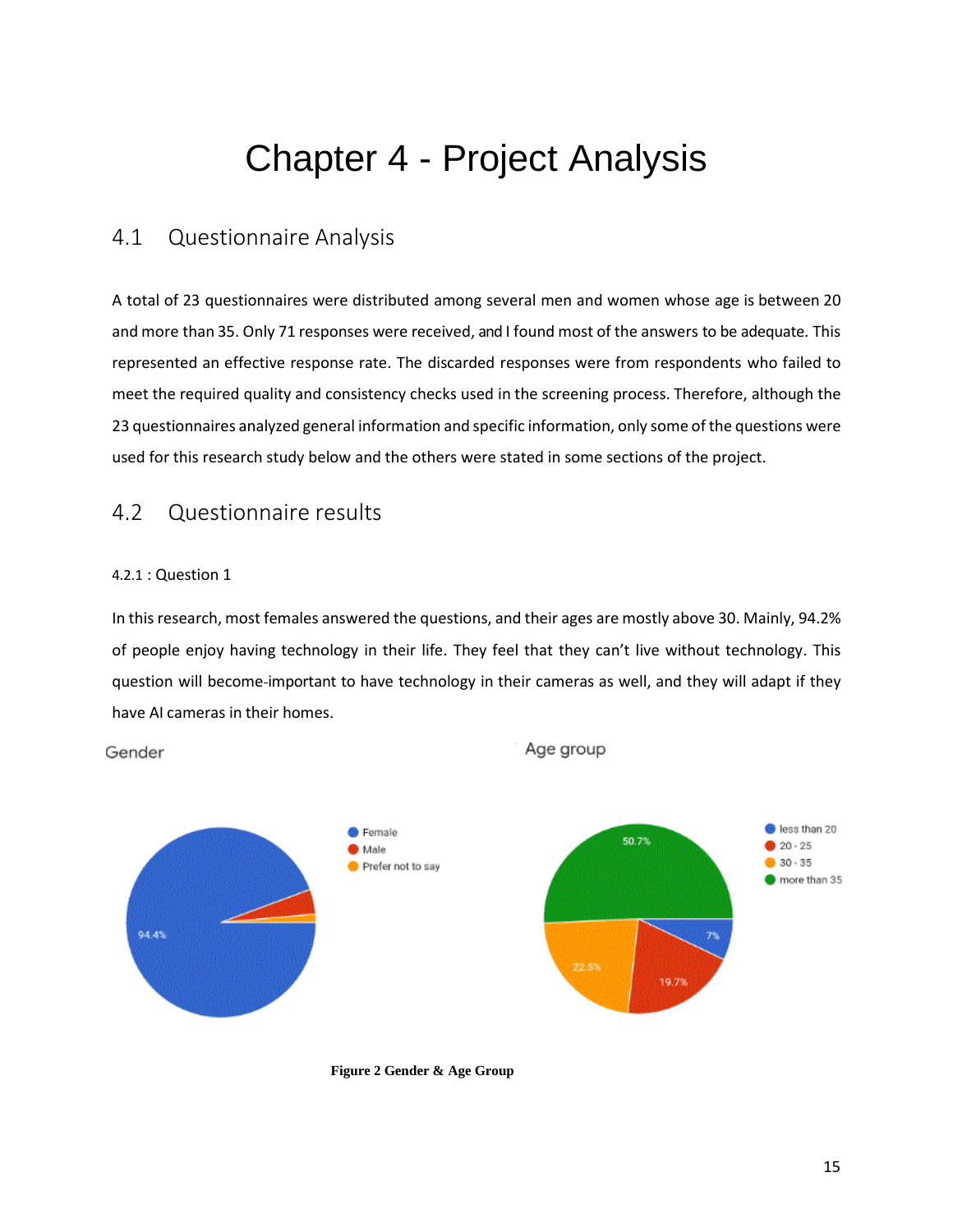#### 4.2.2 : Question 2: AI awareness

Approximately 82% were somewhat familiar with artificial intelligence, and 18% were not familiar with AI.



**Figure 3 AI familiar**

#### <span id="page-17-0"></span>4.2.3 : Question 3: AI cameras Implementation

Additionally, I asked people how they would feel about implementing an AI camera into their home. 41% were excited about having AI cameras at home, and 21% were scared to implement that at home. The people who were excited about having that did not feel that it was dangerous to implement it since it's very secure and safe and it improves our lifestyle and makes our lives easier. Generally, they think it is safe since it would help the security sectors to analyze photos and recognize individuals from their faces when the camera takes a photo of someone walking. Also, people think that it isn't dangerous to implement AI cameras since it would be achieving what is too difficult for human beings and doing tedious things in place of human beings.

The other people said that AI cameras will be dangerous if they were implemented at home or in public places. They commented that some people may misuse it to threaten others by using their personal information for criminal purposes. Also, most people do not like to share their personal information with people who do not know them. Moreover, it can reduce the intelligence of human beings and in thefuture can make people use the artificial mind more than their minds and it would affect our brain efficiency and brainstorming. Someone commented that this kind of artificial intelligence will have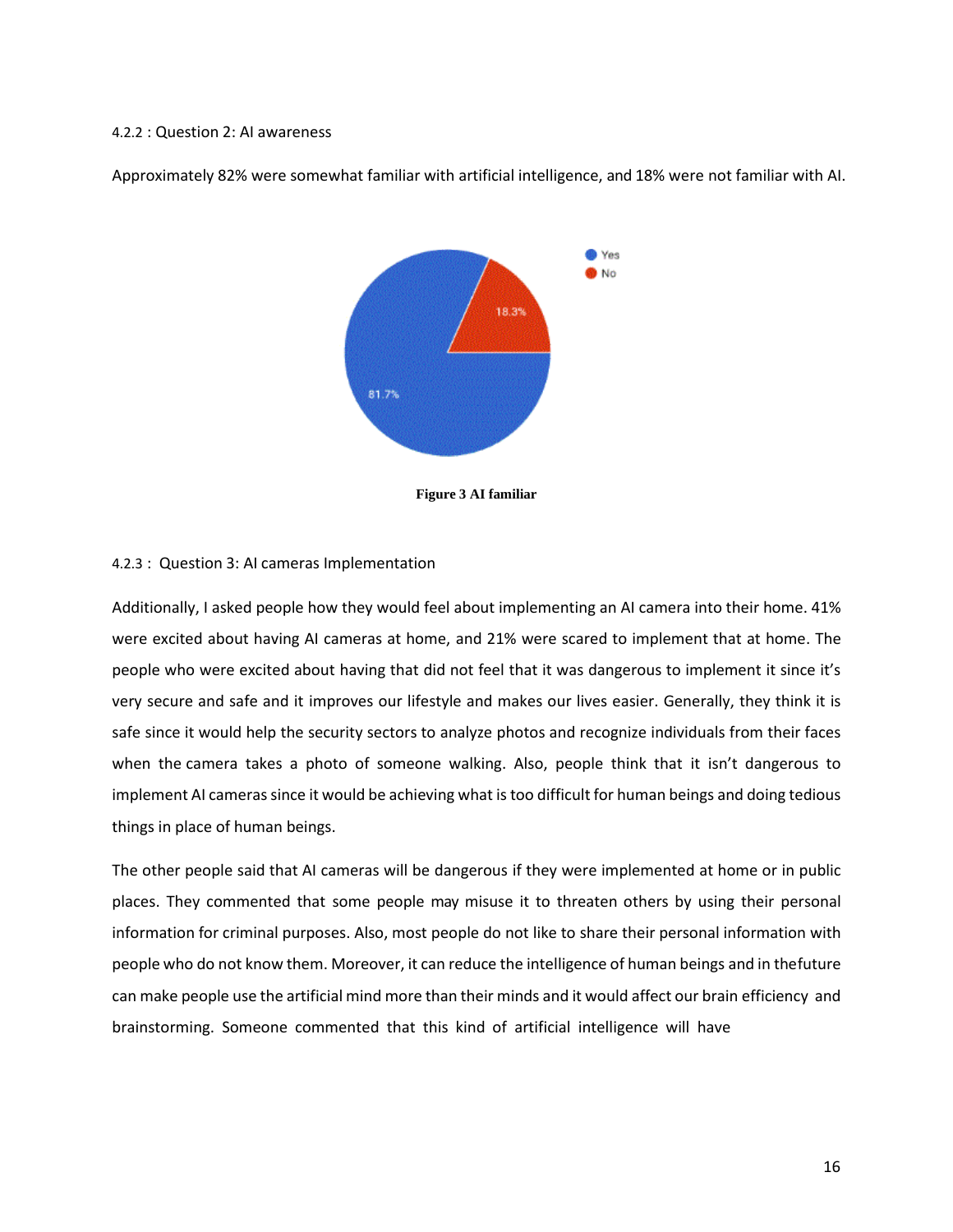advantages for the government and it should be used by them only because individuals might misuse it and there would be no privacy for individuals which is scary for most people.

When comparing the normal cameras and Artificial Intelligence cameras, most people prefer to have AI cameras since it's more secure and safe. It will find out who the person is and if he is saved or not. It will have so many functions, like identifying and analyzing, it will save time, money & offer a fast response. It also it gives us better vision. Furthermore, it can be helpful for the police but not for individual use. However artificialintelligence improves personal knowledge and it is more innovative. The remaining mentioned that normal cameras are better because individuals will lose their privacy.



**Figure 4 Implement AI camera into the home**

#### <span id="page-18-0"></span>4.2.4 : Question 4:

71% of people does not mind ifthe Artificial Intelligence camera savestheirface and take the data forsafety purposes. And 63% agree that AI cameras will save them from criminals, while 34% neither agreenor disagree about that.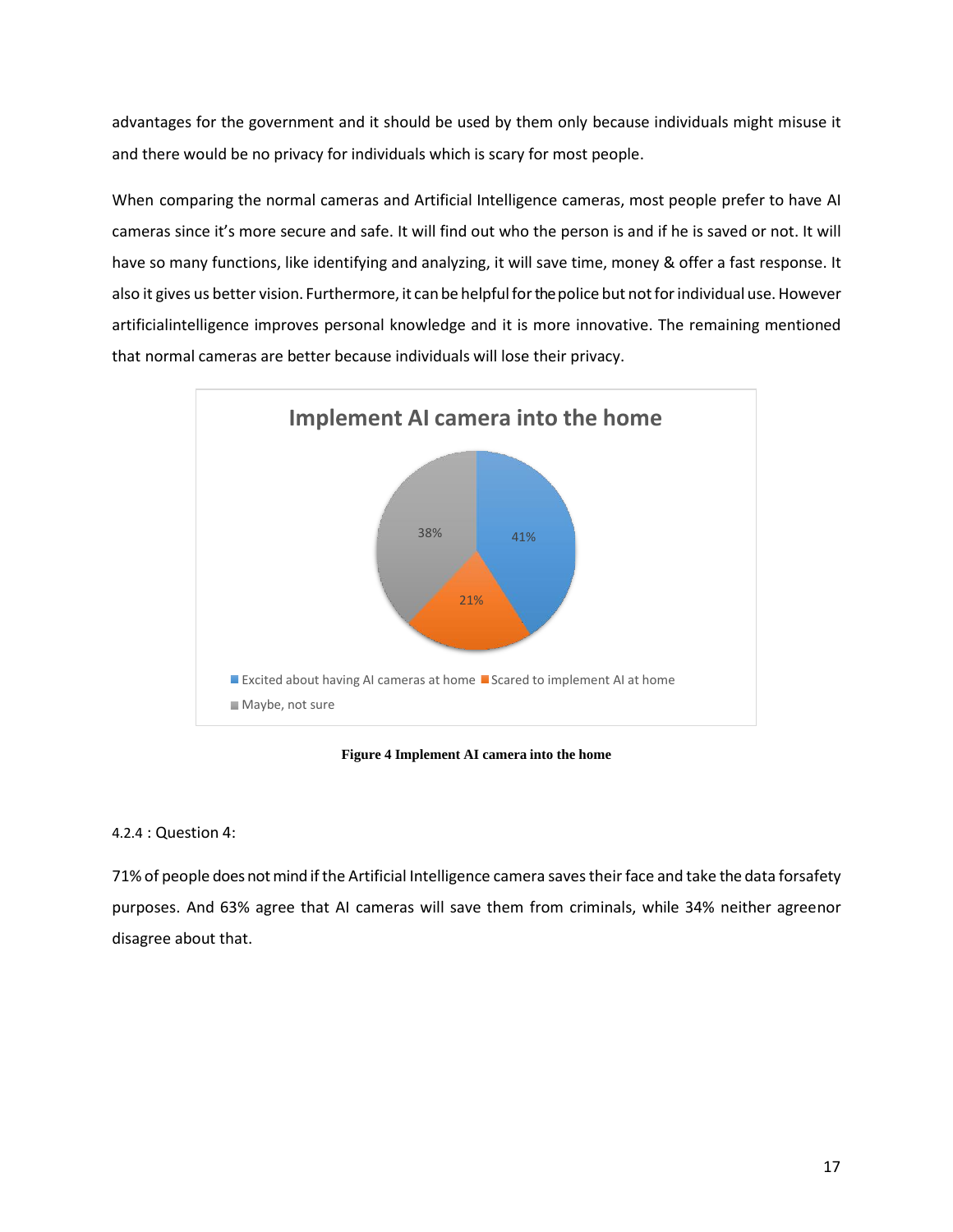

**Figure 5 what people feel about AI**

#### <span id="page-19-0"></span>4.2.5 : Question 5: AI cameras applications

Roughly 74% of people satisfied to use home security like installing AI cameras. The percentage varies among driving, customer service, financial service, automated system, and surgery which is the lowest at 36.6%.



. Figure xxx illustrates the respondent's answers

<span id="page-19-1"></span>**Figure 6 AI in several sectors**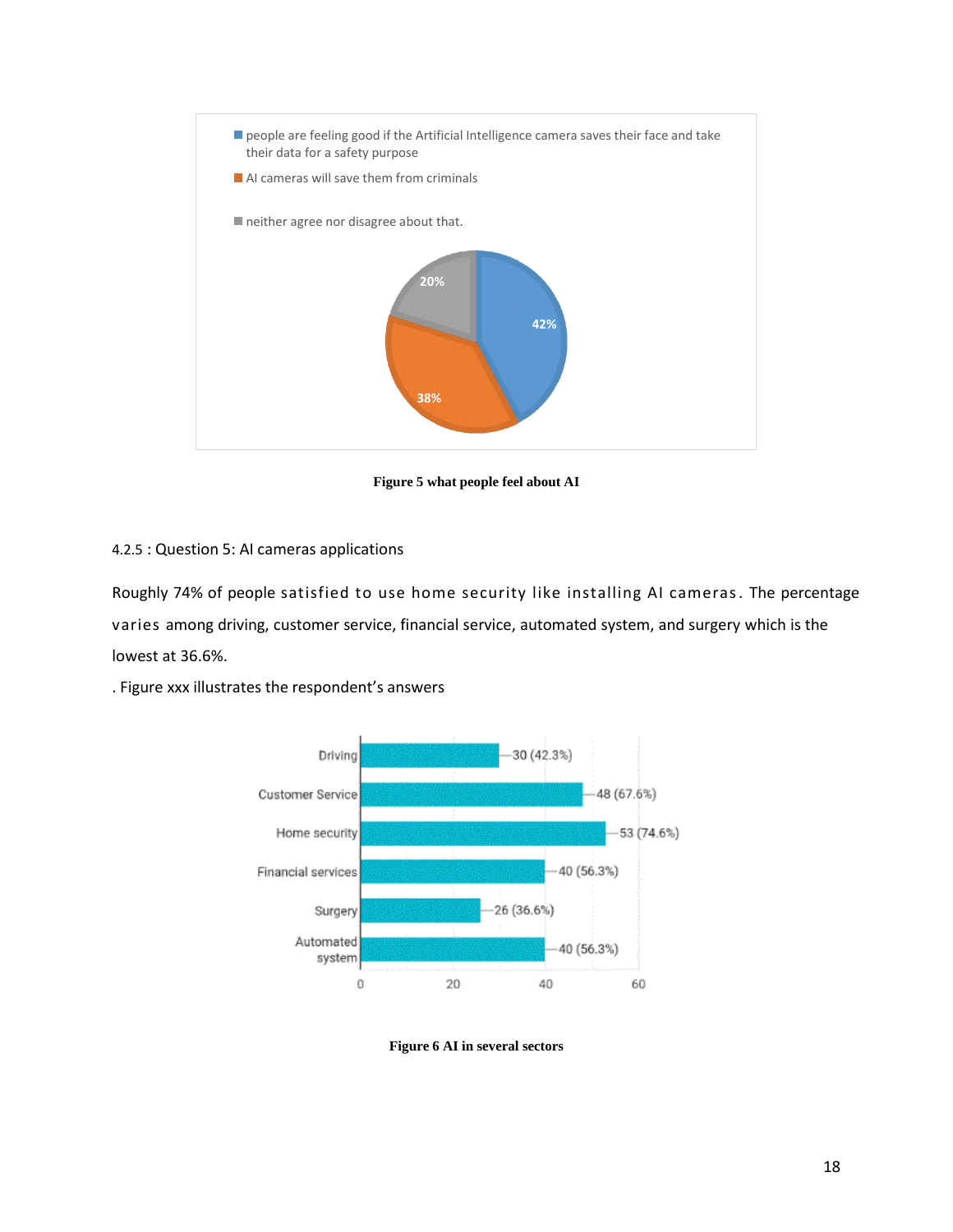#### 4.2.6 : Question 6: AI Cameras for Road Safety

The respondents were asked about what they thought about AI cameras recording their car plate details while they are driving on the street. The majority (40%) answered that the Dubai Police would benefit from it, while only (20%) disagreed and thought that Dubai police shouldn't record their data. Also, (32%) of respondents agree thatthe usage of AI cameras provides safety, while only 8% disagreed. Figure xxx illustrates the respondent's answers.



#### **Figure 7 Usage AI cameras for road safety**

<span id="page-20-0"></span>

| <b>ANSWER CHOICES</b><br>▼                                        |  | <b>RESPONSES</b> |
|-------------------------------------------------------------------|--|------------------|
| it's Safe                                                         |  | 37.14%           |
| don't agree to record my car details<br>$\blacktriangledown$      |  | 22.86%           |
| Police can be benefit from these data<br>$\overline{\phantom{0}}$ |  | 45.71%           |
| It's not secure                                                   |  | 8.57%            |

#### <span id="page-20-1"></span>**Figure 8 Having AI cameras to record their car details while driving**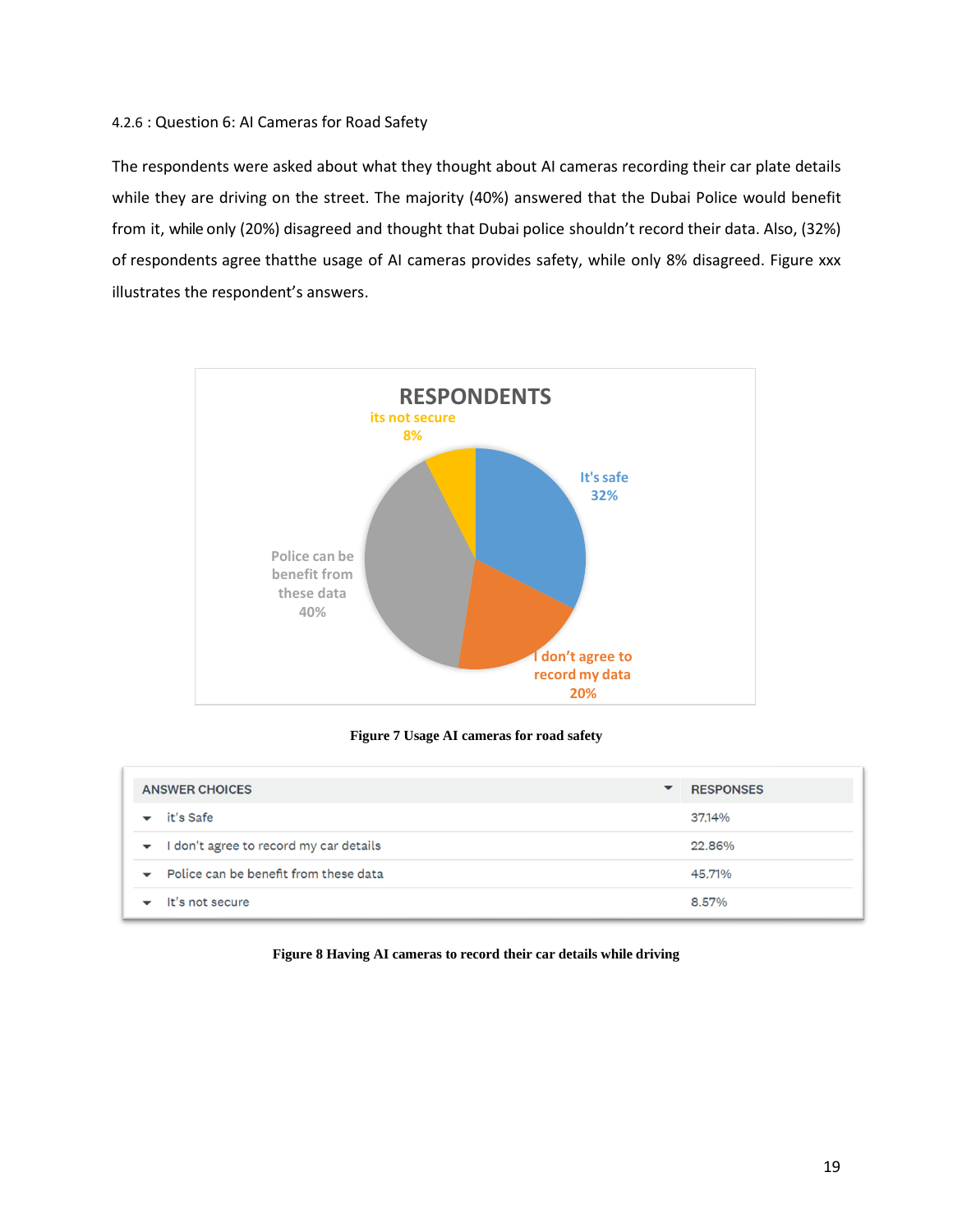#### I specify the questions as well to be asked in each sector to know people comments and how they are **feeling by using AI.**

#### 4.2.7 : Question 7: AI cameras in Education

I asked people if they would prefer to use Artificial Intelligence technology in the Education sector. Approximately 70%answered yes, 8% said no and 21% of respondents were not really sure.



**Figure 9 using AI in Education sector**

#### <span id="page-21-0"></span>4.2.8 : Question 8: AI Cameras Safety in School

Another question I asked was what they thought of the idea of using AI cameras to recognize children's face and send a message or alert that their children arrived or left the school at a certain time for their own safety. The answers varied from strongly agree to strongly disagree as shown below.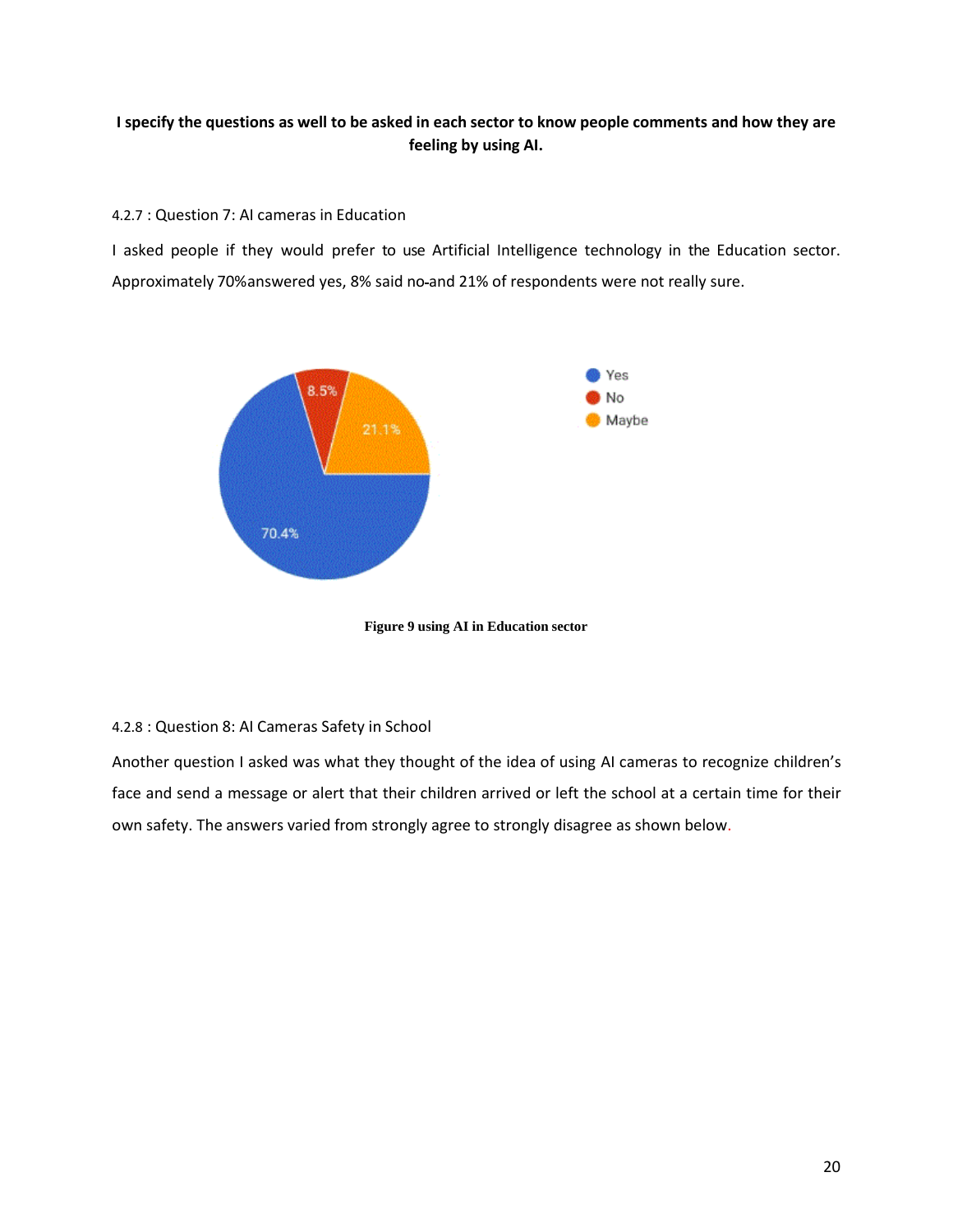

**Figure 10 AI recognize children face**

#### <span id="page-22-0"></span>4.2.9 : Question 9: AI cameras monitoring students

.

On other hand, I asked if AI would help teachers monitor their students while doing their exams online. Most recipients agreed (35%), 31% strongly agreed, 20% were neutral, and the rest disagree and strongly disagree by more than 11%.



<span id="page-22-1"></span>**Figure 11 Teachers monitor students by AI technology**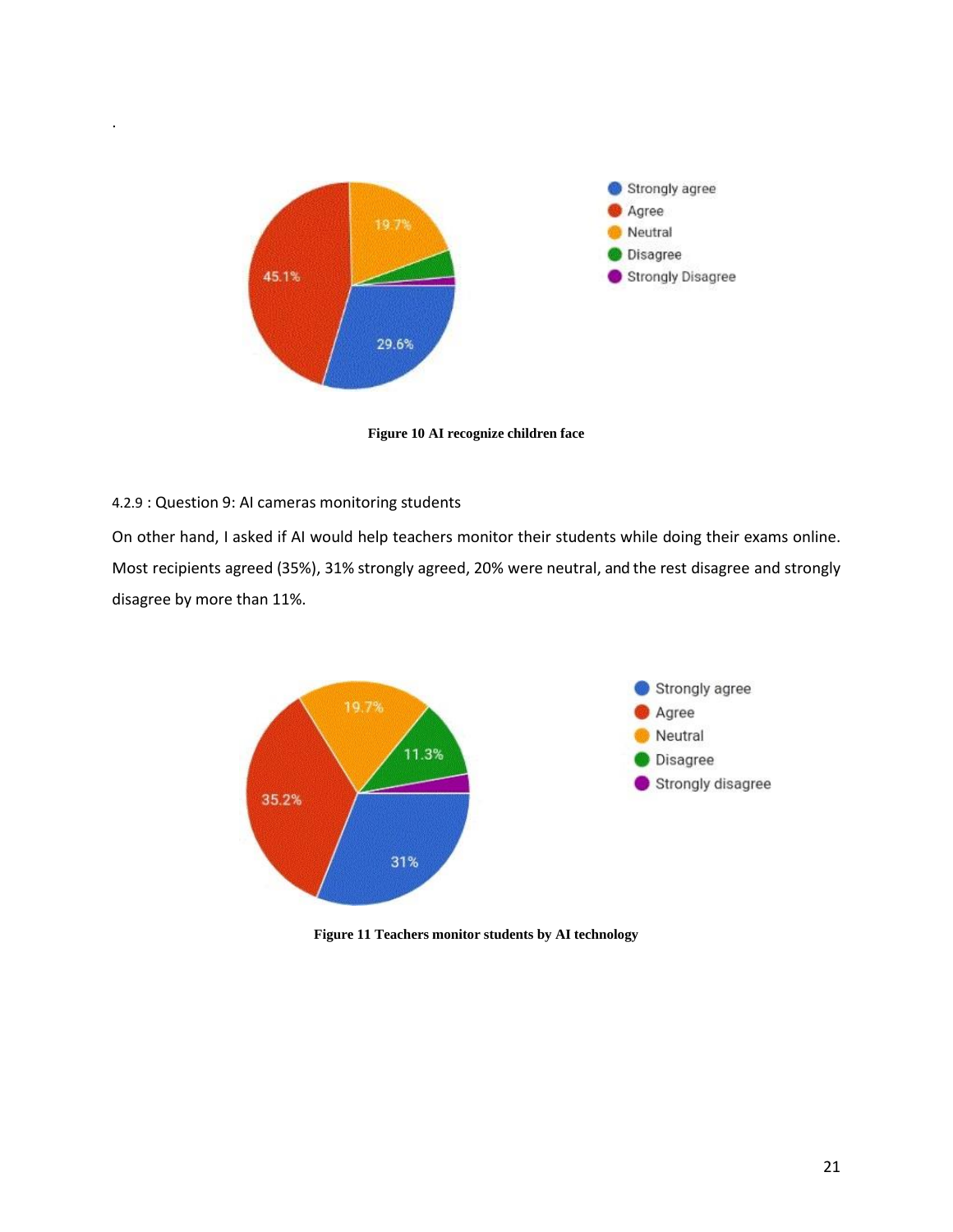4.2.10 : Question 10: Robots in Education

The results below show if people think that students will adapt to being taught by a robot rather than having a teacher in the class.



**Figure 12 Robot teaching**

<span id="page-23-0"></span>4.2.11 : Question 11: AI cameras in Retail Industry

What people think about the accuracy of the camera that checks the temperature in malls and public areas.



<span id="page-23-1"></span>**Figure 13 Temperature accuracy**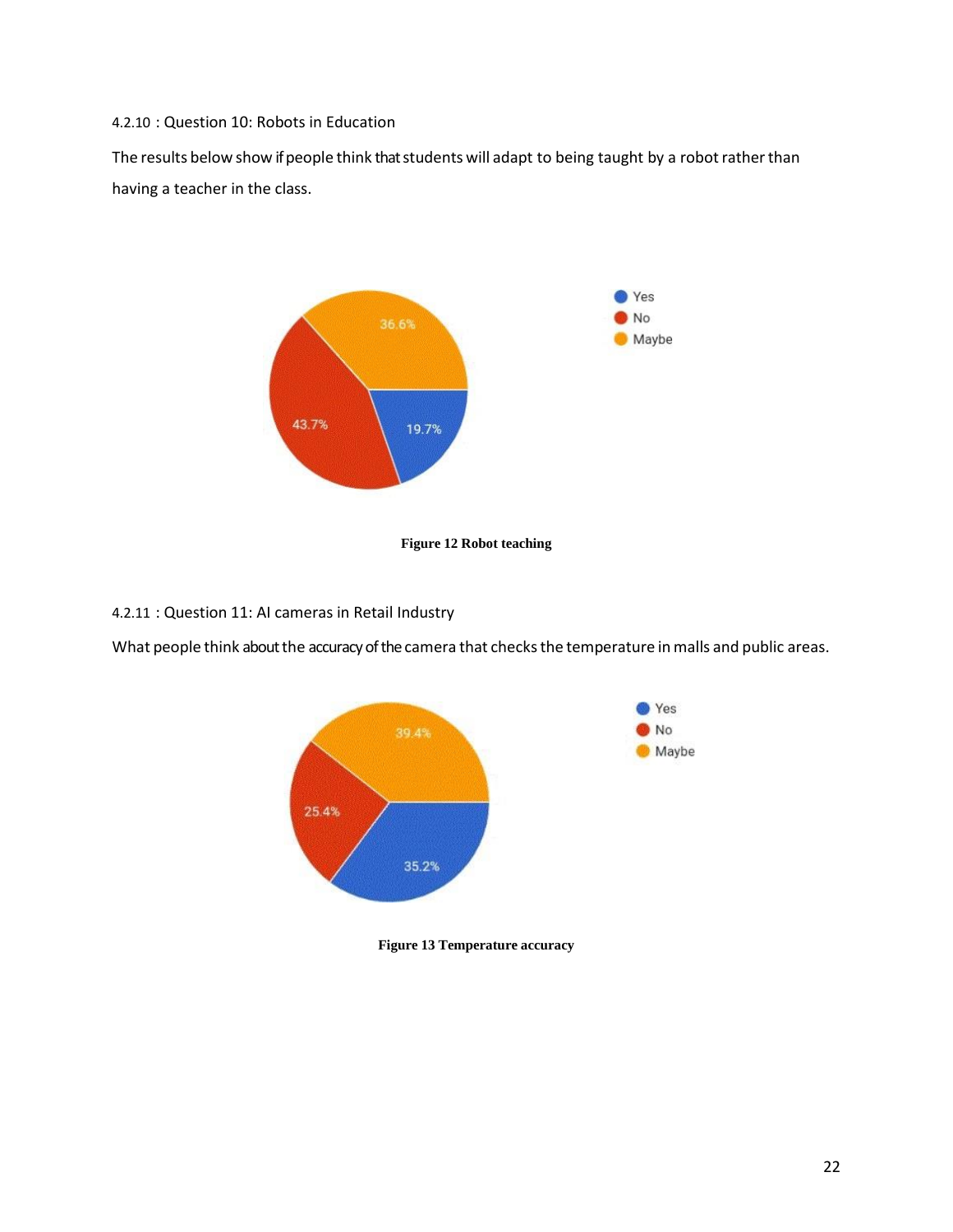#### 4.2.12 : Question 12: AI cameras safety

What people think about AI cameras recognizing their faces if any usual things happen in the public area or criminal face, and sharing this information with the police? Do they feel that they will be safe and secure? The results are shown below:



#### **Figure 14 AI cameras in public area**

<span id="page-24-0"></span>4.2.13 : Question 13: AI cameras in Hospitality sector

Do people agree that companies should use an AI screen to help and guide people in the reception area, rather than having an employee?



<span id="page-24-1"></span>**Figure 15 AI screen in reception area**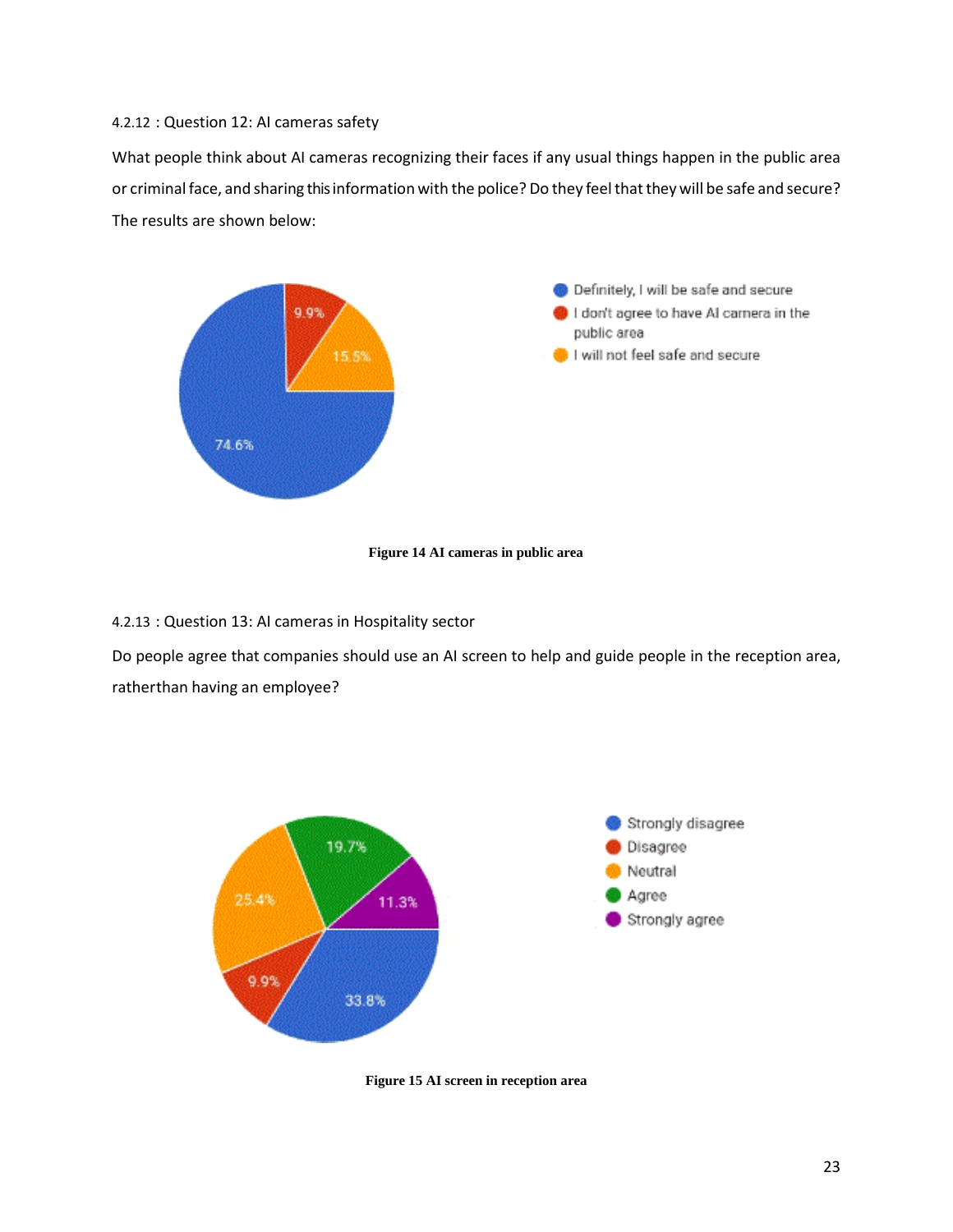#### 4.2.14 : Question 14: AI cameras in home

How people feel implementing an AI camera into their home.





<span id="page-25-0"></span>To summarize, from the responses collected through the questionnaire, 94.2% of women prefer technology in their lives. Although the high preference does not relate to artificial intelligence (AI) cameras, it still indicates that individuals may not oppose such technology. On the other hand, there is a high familiarity by 82% with AI. Although this is the case, only a few people (41%) are willing to adopt the use of AI cameras, while 21% note that they are scared. With those inclined to technological adoption denoting safety and security, the opposition to the technology is due to concerns around the loss of personal information. Only 71% of the respondents are willing to have cameras take their pictures for safety purposes, and 40% note that such an approach can improve road safety. Also, 70% of the respondents note that technology can improve education, while 45.1% associate it with safety for their children. Although this is the case, over half of the respondents do not feel comfortable implementing technology in their homes, even though most have no problems with having cameras in public spaces. The evidence collected from the questionnaire is conclusive on the idea that people may not be wary of all the benefits portended by technology and exhibit opposition due to safety threats.

However, there is a need to increase the number of survey respondents to improve the results of the questionnaire tests in the future. Increasing the sample size will help in generating outcomes that are generalizable to the larger population. A larger sample size provides more accurate and credible results. Despite this issue, the survey results described above may accurately represent the perceptions of AI use in several sectors. Therefore, the concerns about safety and the protection of personal information are the leading issues in adopting technology in different areas worldwide.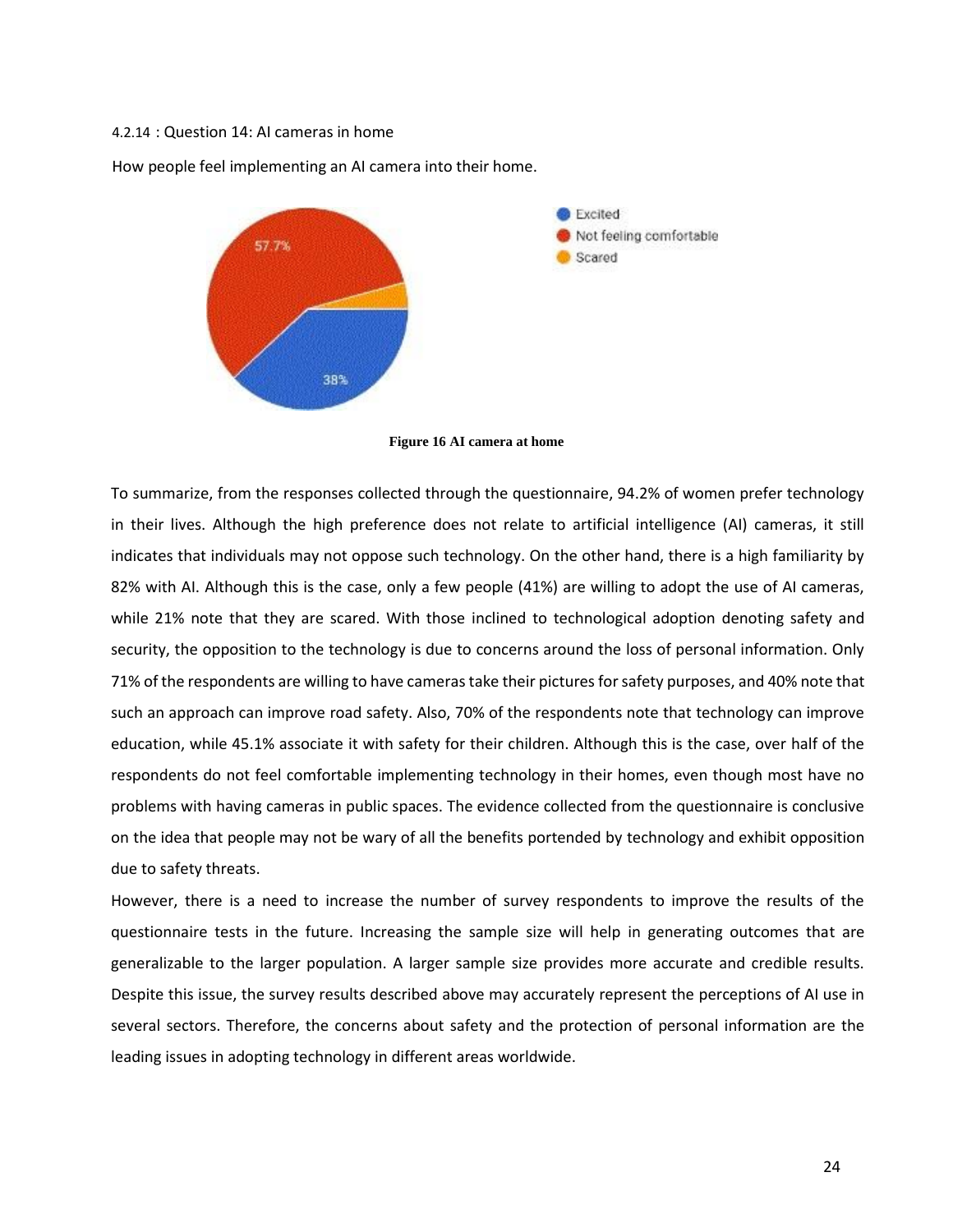# Chapter 5 - AI Industry Use Cases

<span id="page-26-0"></span>After analyzing the issues above in each sector, here are some cases where people and employee can also benefit in the UAE.

#### <span id="page-26-1"></span>**5.1AI in healthcare industry**

In this section, which is related to Artificial Intelligence in the health sector, I display below two examples that were implemented in the UK and in Rochester and how the UAE can benefit from AI.

The UK is using virtual assistance. The reason they have this service is to remind the patients,make calls, SMS, etc. On the other hand, the whole world is suffering because of Covid-19, and to applysocial distancing, we have to apply virtual assistant and focus on AI cameras. When the nurse meets the patient online she can know his medical history, track his movement, help him and guide him. Additionally, she can know the patient's condition's if the pressure or diabetes are high or low, or he needs to be transferred to the emergency room immediately. (Panesar, 2019). Connected cameras can track movement to detect falling, triggering the virtual assistant to reach out for help.

Mayo clinic is located in Rochester. In this clinic robots are fortified with cameras as well as other items like surgical instruments and mechanical arms. Additionally, doctors' experience in doing these types of surgeries with robots and AI will help them execute difficult procedures with control and precision.

Furthermore,the benefit of having these technologies is less pain and shorter recovery time needed. In contrast, in Israel they use Mazor 3D tools which they can use for spinal surgery using Robots and Artificial Intelligence (Daley, 2020).

In regards to the surgeries that happen in the UAE, the best solution isto use Artificial Intelligence cameras with robots. The robots can examine data from medical records, and know the patient's history as well. In addition, AI will lead the doctor's instrument during surgery. In addition, AI cameras will help the doctor know patient's condition such as breathing, heart conditions and other vitals during the surgery. As per Bernard Marr & Co., using AI lead to the reduction of patient's stay in the hospital by 21% (marr,n.d.). As per the analysis above, most of the patients in the UAE will trust these new technologies if the doctors have experience and do several surgeries abroad.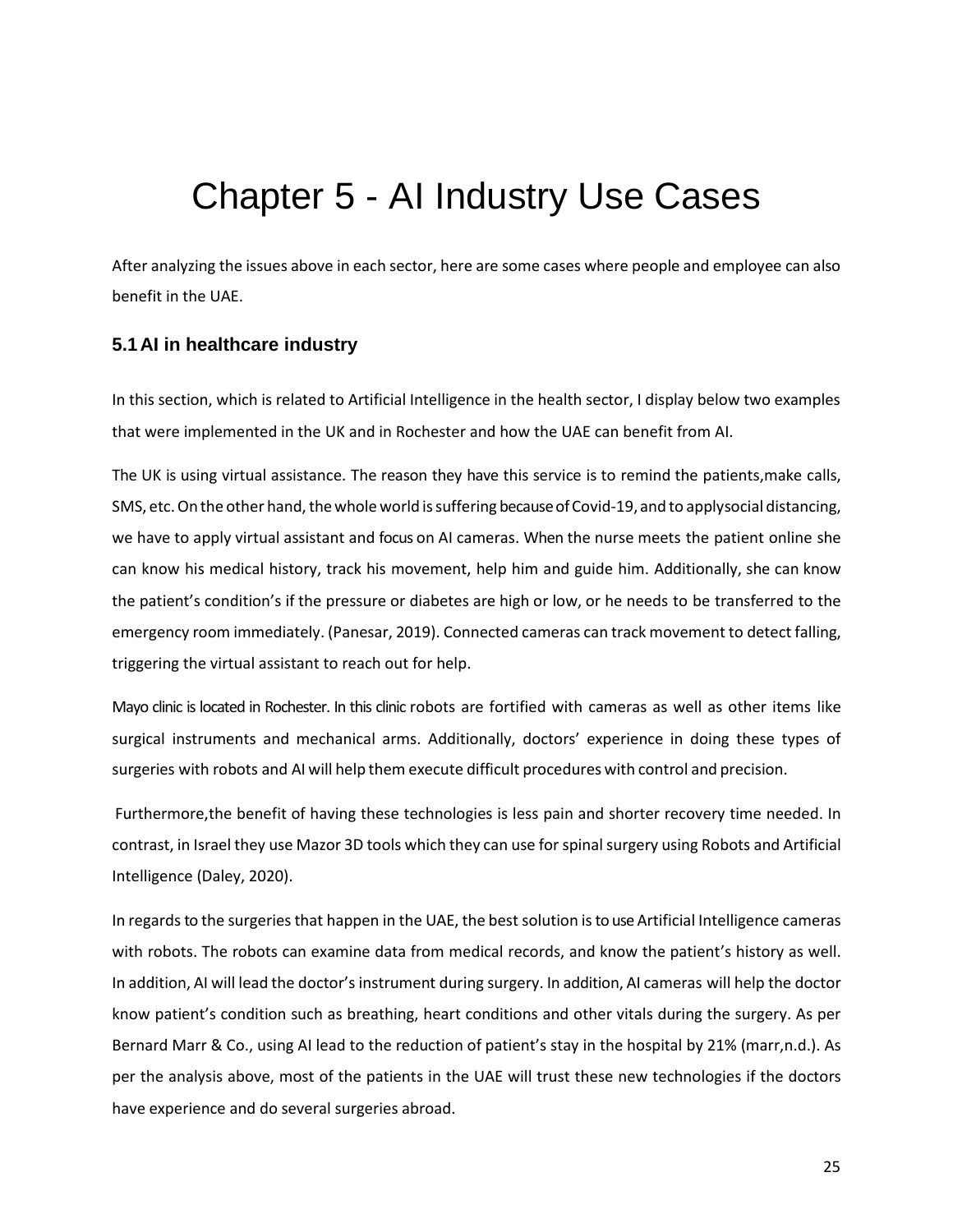#### <span id="page-27-0"></span>**5.2AI in the Education industry**

In this section I worked on how China implemented Artificial intelligence in education sector, and how the UAE can benefit from this technology.

In the education sector, we need to have AI cameras specially in schools and universities. In China, they use facialrecognition cameras and install them in several areas, such as gates, classrooms and other important areas in school. Having facial recognition cameras will allow parents to know when their children arrive or leave the school. It is equally important that have them in the buses. Thanks to this technology parents can know when their children arrive home when they are at work. The purpose of installing Ai cameras is to manage the students and ensure their safety.

The benefit of having these cameras is to know if the student is focusing on the class or not, for example in China they use it to analyze the student's faces to see if they are dozing off in the class (Shen, 2019).

In the survey that I shared, I asked several people about what do they think if their children will be safe if the artificial intelligence camera will recognize their children faces and send a message or alert thatthe children arrive or leave the school at this time? The answers varied among supporters and opponentsbut most of the people are totally agree by 75%.

Due to the Covid-19 pandemic, most students in the UAE are educated remotely and some of them continue to have classes at school. It is hard for one teacher to monitor all the students at once in campus or online if there is a class or exam, when students have to open the camera to avoid cheating and this is not practical. In China, they developed a "class care system", it can bring benefits when both in school and online at home, by being able to recognize faces to observe student behavior to know if they are writing, cheating during an exam,talking to others or sleeping. During exams, these cameras can capture each moment and capture unusual behavior. It then analyses the data for each student's behavior and sends the report to their parents every week and the teachers can track their students' weekly score. Likewise, in the online exams, invigilators can recognize who is cheating from the system, for instance if a red square appears on one of the student faces, it means like he is cheating, and it sends an alert to the invigilator to watch this student (as picture). I asked several people if having an AI will help teachers to monitor their student while doing theirexams online, and 66% of them agreed.

It is important to realize that CCS can send AI generated reports to the parents to know how much their children participate in class. The students who go to school every day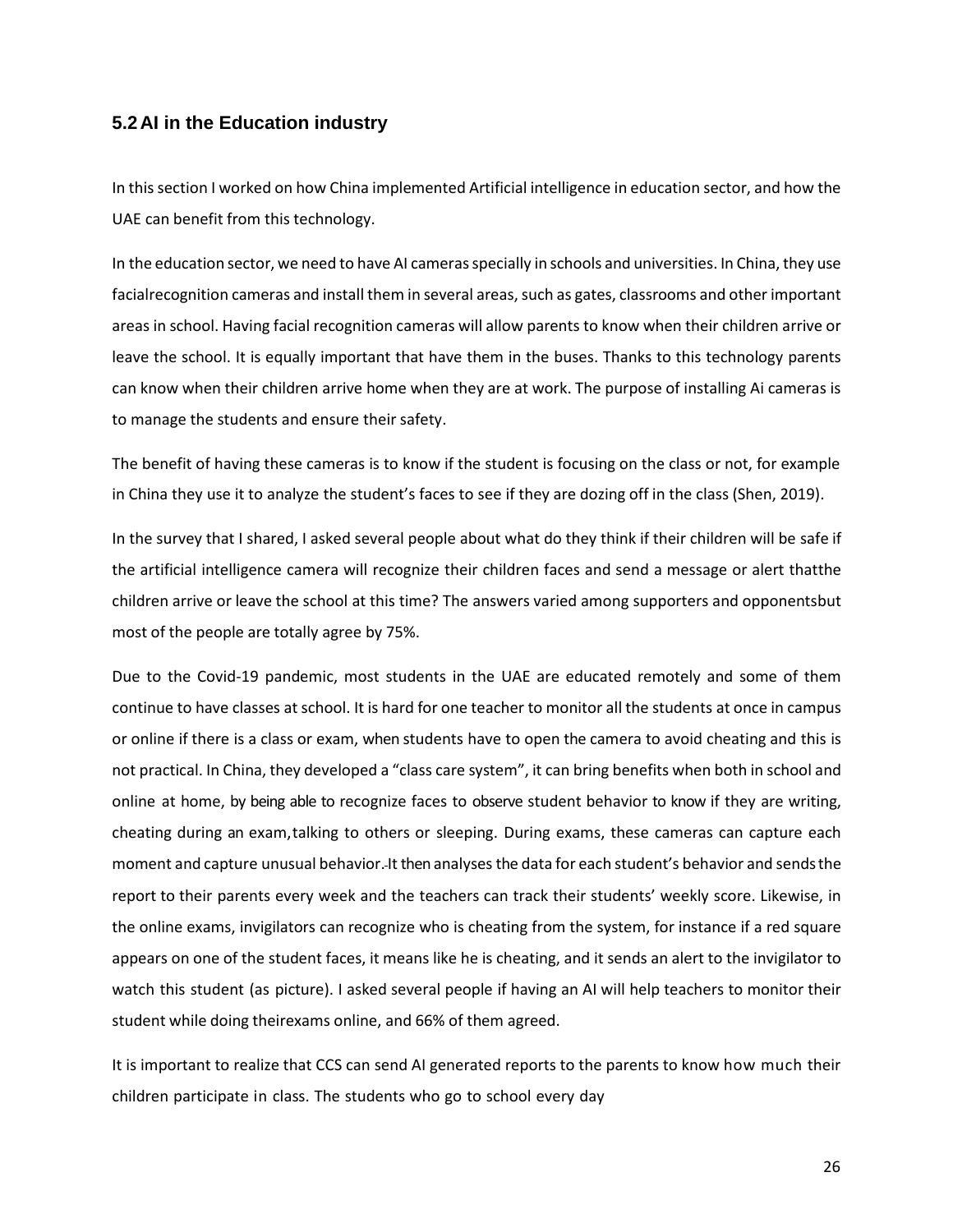have to wear a mask on campus and it is hard for the school management and teachers to manage over 1000 students and check who is wearing it. With CCS it can recognize who is wearing a mask and who is not, then it sends an alert to this student and the management can know which students is not wearing a mask quickly (Yujie, 2019).



**Figure 17 using AI to recognize faces at school (Yujie, 2019)**

#### <span id="page-28-1"></span><span id="page-28-0"></span>**5.3 AI in the public area**

In order to solve problems that may arise in public areas, they have to use artificial intelligence cameras with face recognition algorithms, which will help the police avoid problems and recognize people's faces and data. In current years, AI technology with face recognition has become more accurate. The founder of Ntech Lab said that now they can identify people even when their faces are covered with different types of masks, such as medical or balaclava. UAE could provide this Japanese solution since they work, identify people's faces covered with different types of masks and developed this algorithm since wearing mask is common in Japan during cold and flu season (Simonite, 2020)

The best solution that can be applied here in the UAE for AI cameras is the Tesco supermarket example in the UK. In Tesco, they installed artificial intelligence cameras at self-service checkouts to recognize the faces of customers and record their faces and data in operation. The purpose of that is to protect customers, employee and stock. (ENOCH, 2018) This would especially help brand boutiques as well as it would protect their goods.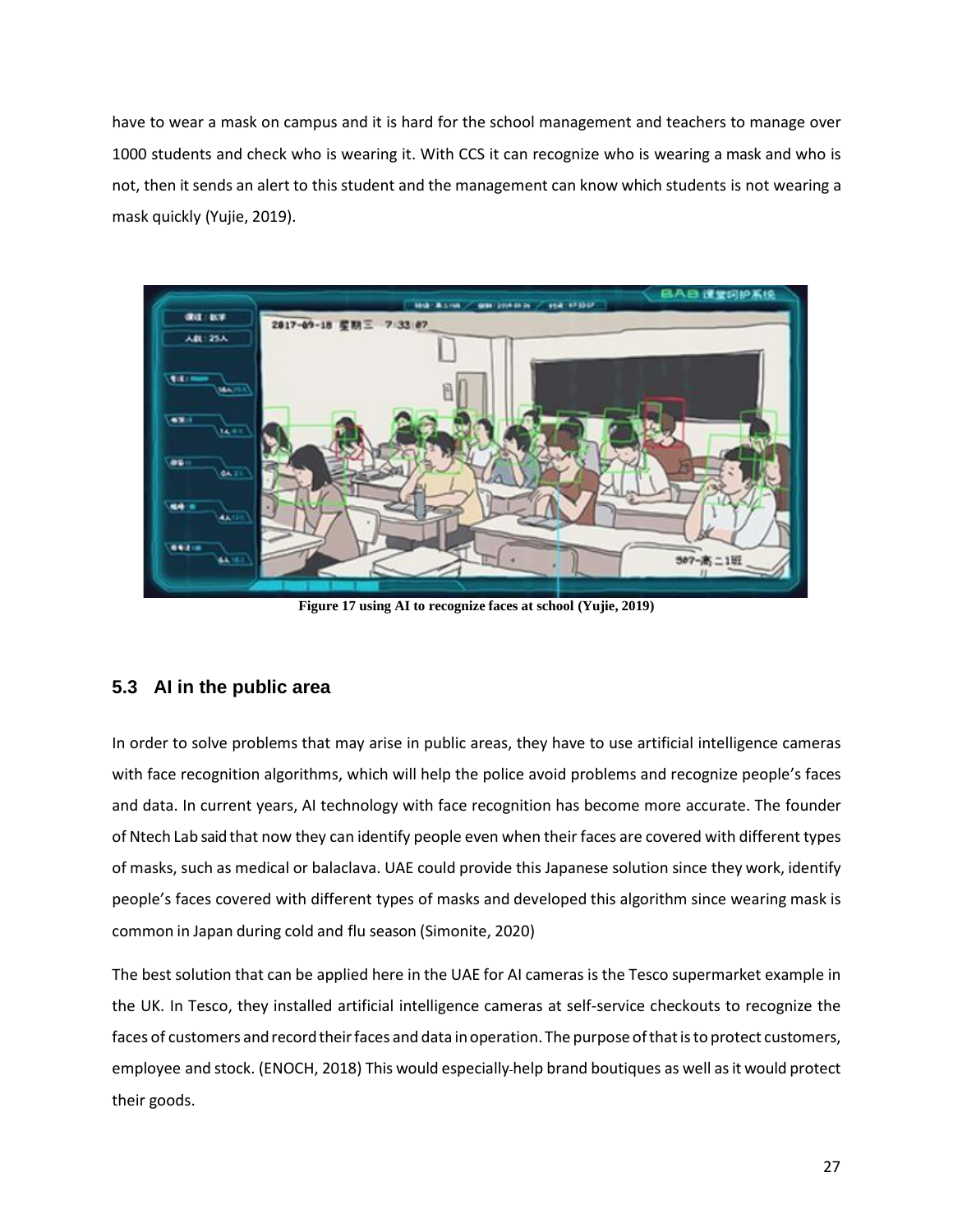#### <span id="page-29-0"></span>**5.4AI in fashion industry**

Most people are aware about fashion, and need technologies to be displayed in this sector, especially women. This is why they developed smart mirrors.

Smart Mirrors: having smart mirror will avoid waiting in a queue to try clothes in the fitting rooms. The retails have to think about implementing technologies such as having AI camera with some features such as 3D digital assets in their stores to attract customers. The benefit of having smart mirrors is displays product information, and shows how the clothes would fit our bodies as if we were trying them on in reality. Having smart mirrors in these shops would provide customers the chance to try on clothes, and change colors and take photos and videos. Moreover, they can click on the option to directly purchase and collect the clothes from the store, or they can choose the option of home delivery. Furthermore, having a smart mirror will allow the customers to try clothes, sizes which can be useful for alteration without going to the fitting room. (Luce, 2019).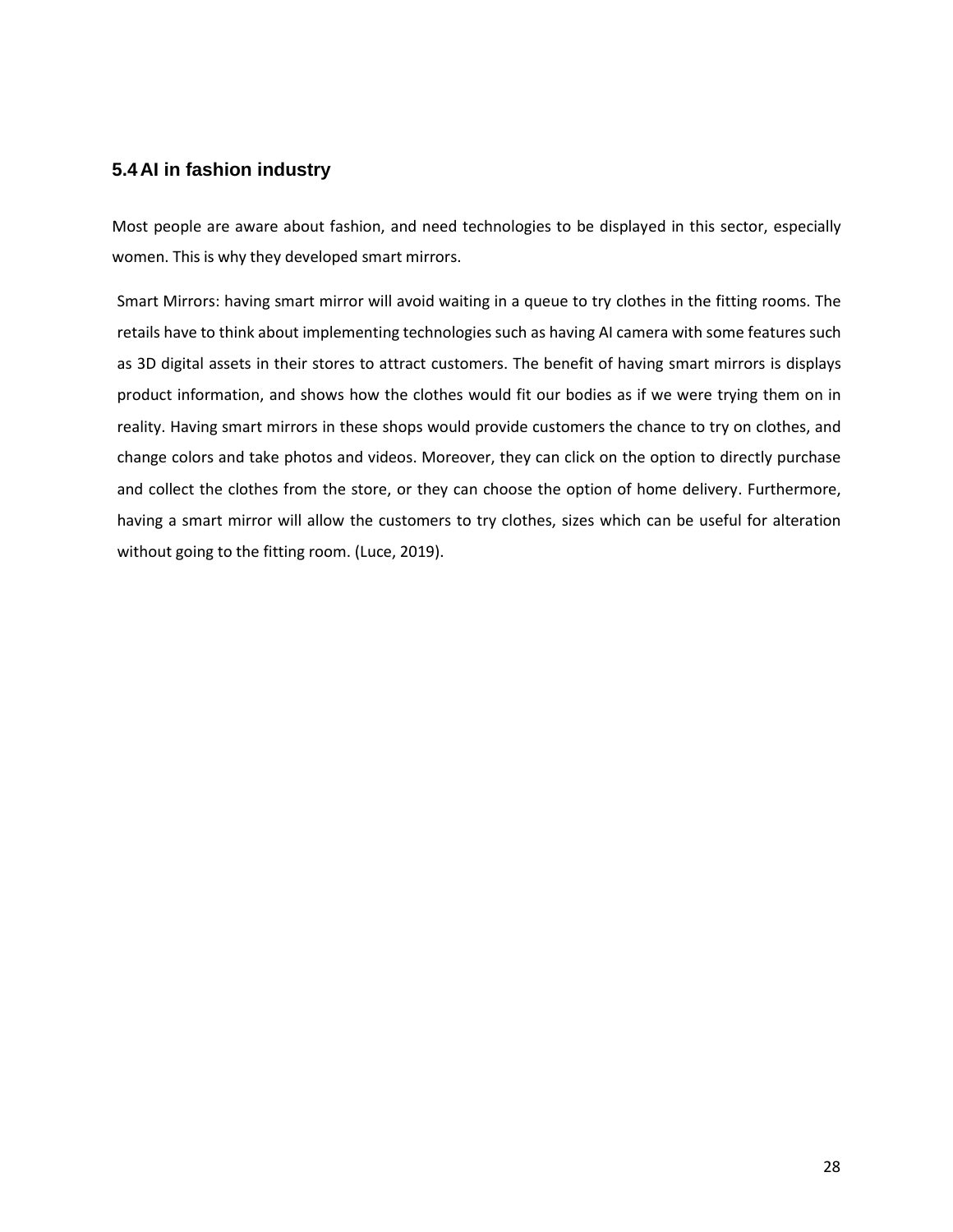# Chapter 6 - Conclusion

<span id="page-30-0"></span>To sum up, in the UAE there are several artificial intelligence projects, and the people should adopt these new technologies. Developing this technology in several sectors is a must, AI will facilitate human lives.

In the final analysis, I analyzed and gave a solution to be used in operation for the healthcare sector. I asked several people, and they are still not 100% comfortable with this idea. Instead, several people are happy to have AI in Education, public areas and the fashion sector. Moreover, there are many examples from of other countries that have benefited from it such as China.

To conclude, the benefits of having AI cameras are saving time due to their advance performance, the ability to analyze data in a more efficient manner, read human faces, read cars details, and offer more safety and security. It's very important to have AI in our lives due to advantages it provides us, such as; having less errors, being able to expect what a user will type, search, do and ask, and organize and manage the records well. AI thinks logically and makes decisions with less mistakes and it works 24 hours a day.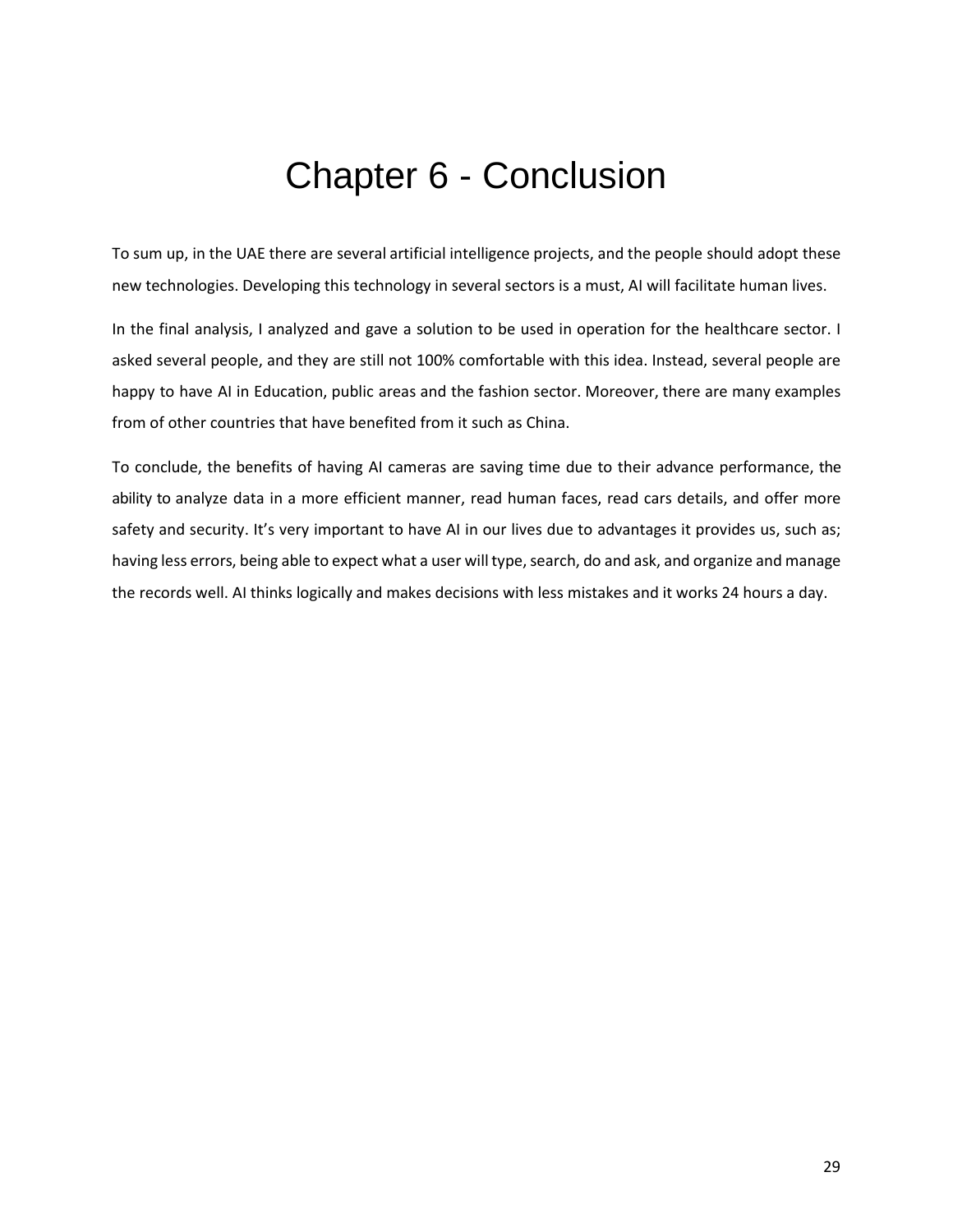## <span id="page-31-0"></span>Bibliography

LI, A. (2018, OCTOBER 18). *Top 6 Common Problems of Security Camera Systems and How to Fix*. Retrieved from reolink: https://reolink.com/problems-fixes-of-security-camera-systems/

Datatilsynet. (2018). *Artificial intelligence and privacy.* Norway: Datatilsynet.

Paterson, D. (2017, August 8). *Artificial intelligence comes with a lot of advantages and disadvantages.* Retrieved from quora: https:/[/www.quora.com/What-are-the](http://www.quora.com/What-are-the-)advantages-disadvantages-of-artificial-intelligence

Streefkerk, R. (n.d.). *Qualitative vs. quantitative research*. Retrieved from scribbr: https:/[/www.scribbr.com/methodology/qualitative-quantitative-research/](http://www.scribbr.com/methodology/qualitative-quantitative-research/)

VINTRA.IO. (2018). *Artificial Intelligence and the future of video surveillance.* SAN JOSE: Vintra.

Weiru Liu, P. M. (n.d.). *Challenges of distributed intelligent surveillance system with.* Belfast: Queen's University Belfast.

Shouk, A. A. (2018, January 27). *Dubai CCTV cameras to use AI, face recognition*. Retrieved from Gulf News: https://gulfnews.com/uae/government/dubai-cctv-cameras-to-use-ai-facerecognition-1.2163726

ENOCH, N. (2018, May 19). *Big Brother is watching you: Tesco installs CCTV cameras at selfservice checkouts in shoplifter crackdown*. Retrieved from Mail online: https:/[/www.dailymail.co.uk/news/article-5748379/Tesco-installs-CCTV-cameras-self](http://www.dailymail.co.uk/news/article-5748379/Tesco-installs-CCTV-cameras-self-)service-checkouts-shoplifter-crackdown.html

- Kanchwala, H. (2018, October). *AI Camera: What Is An AI-Powered Camera And What Does It Do?* Retrieved from scienceabc: https:/[/www.scienceabc.com/innovation/ai-camera](http://www.scienceabc.com/innovation/ai-camera-)what-is-an-ai-powered-camera-and-what-does-it-do.html
- Luce, L. (2019). *Artificial intelligence for fashion.* San francisco: apress.
- Panesar, A. (2019). *Machine learning and AI for Healthcare.* Coventry: Apress.
- marr, b. (n.d.). *How Is AI Used In Healthcare - 5 Powerful Real-World Examples That Show The Latest Advances*. Retrieved 2020, from

https:/[/www.bernardmarr.com/default.asp?contentID=1542](http://www.bernardmarr.com/default.asp?contentID=1542)

Daley, S. (2020, July 29). *32 EXAMPLES OF AI IN HEALTHCARE THAT WILL MAKE YOU FEEL BETTER ABOUT THE FUTURE*. (Built in) Retrieved from https://builtin.com/artificialintelligence/artificial-intelligence-healthcare

- Shen, X. (2019, Jan 23). *China is putting surveillance cameras in plenty of schools*. Retrieved from techinasia: https:/[/www.techinasia.com/china-putting-surveillance-cameras](http://www.techinasia.com/china-putting-surveillance-cameras-)plenty-schools
- Yujie, X. (2019, March 26). *Camera Above the Classroom*. Retrieved from Sixth tone: https:/[/www.sixthtone.com/news/1003759/camera-above-the-classroom#](http://www.sixthtone.com/news/1003759/camera-above-the-classroom)
- Simonite, T. (2020). *How Well Can Algorithms Recognize Your Masked Face?* Retrieved from wired: https:/[/www.wired.com/story/algorithms-recognize-masked-face/](http://www.wired.com/story/algorithms-recognize-masked-face/)

UAE. (2021, Mar 24). *UAE Strategy for Artificial Intelligence*. Retrieved from The United Arab Emirates' Government portal: https://u.ae/en/about-the-uae/strategies-initiatives-andawards/federal-governments-strategies-and-plans/uae-strategy-for-artificialintelligence